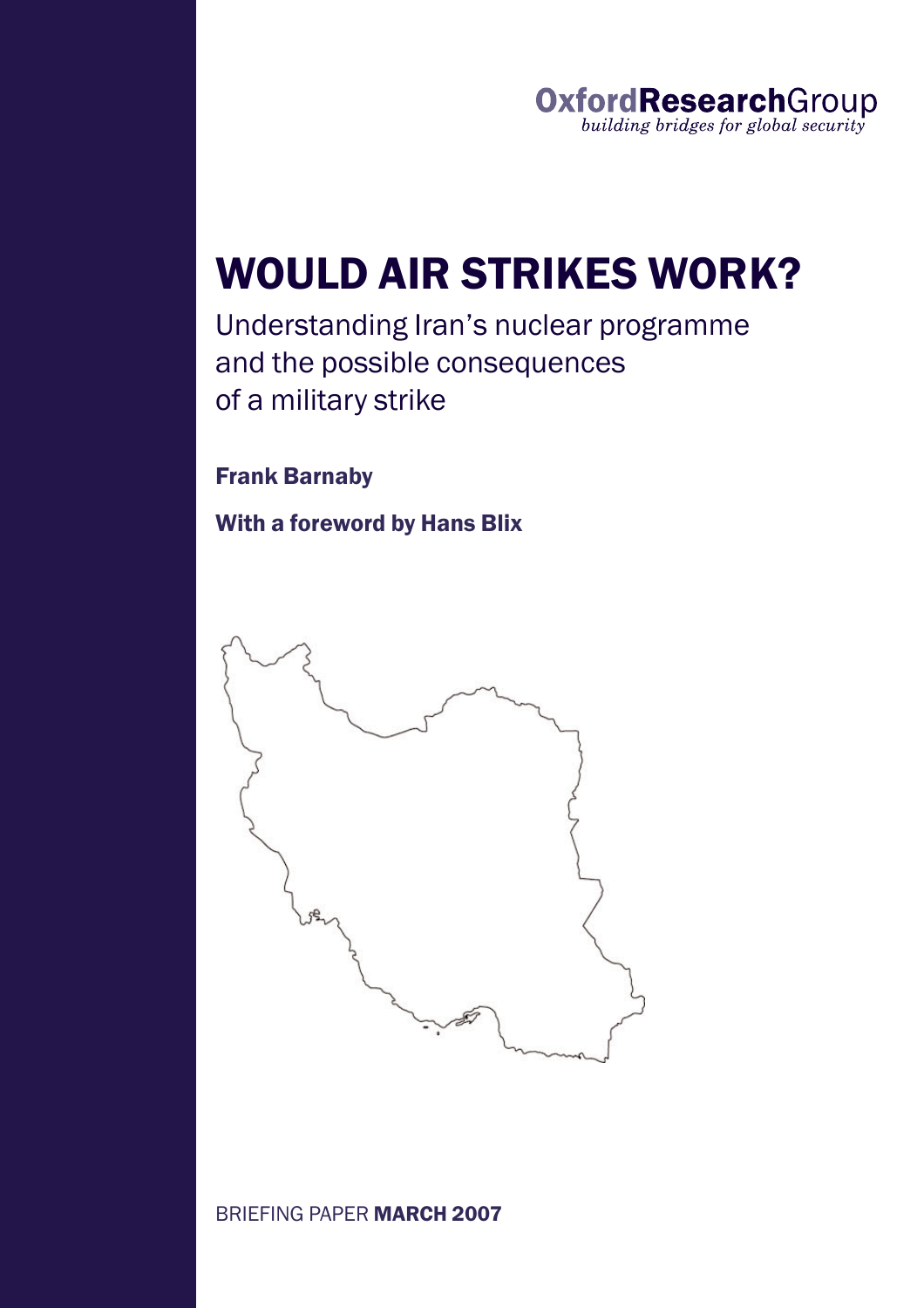Published by Oxford Research Group, 2007

#### Oxford Research Group

Development House 56 - 64 Leonard Street London, EC2A 4LT United Kingdom

Copyright © Oxford Research Group, 2007

Some rights reserved. This paper is licensed under a Creative Commons licence that allows copy and distribution for non-profit use, provided the author and ORG are attributed properly and the work is not altered in any way. See http://creativecommons.org/licenses/by-nc-nd/2.5/ for full details. Please contact Oxford Research Group if you would like to translate this report.



### About the Author

Frank Barnaby is Nuclear Issues Consultant to Oxford Research Group. He is a nuclear physicist by training and worked at the Atomic Weapons Research Establishment, Aldermaston between 1951-57. He was on the senior scientific staff of the Medical Research Council when a university lecturer at University College London (1957-67). He was Executive Secretary of the Pugwash Conferences on Science and World Affaires in the late 1960s and Director of the Stockholm International Peace Research Institute (SIPRI) from 1971-81.His books include: 'The Invisible Bomb' (Tauris, 1989), 'The Gaia Peace Atlas' (Pan, 1989), 'The Automated Battlefield' (Sidgwick & Jackson, 1987), 'Star Wars' (Fourth Estate, 1987), 'Future Warfare' (Michael Joseph, 1986) and 'The Role and Control of Military Force in the 1990s'.

#### Acknowledgements

Oxford Research Group gratefully acknowledges the support of the Joseph Rowntree Charitable Trust, the Polden-Puckham Charitable Foundation and our many supporters and Sustainers for making the publication of this report possible. We would also like to thank Gemma Mortensen and Brendan Cox from Crisis Action for their help producing this report, and James Kemp of Oxford Research Group.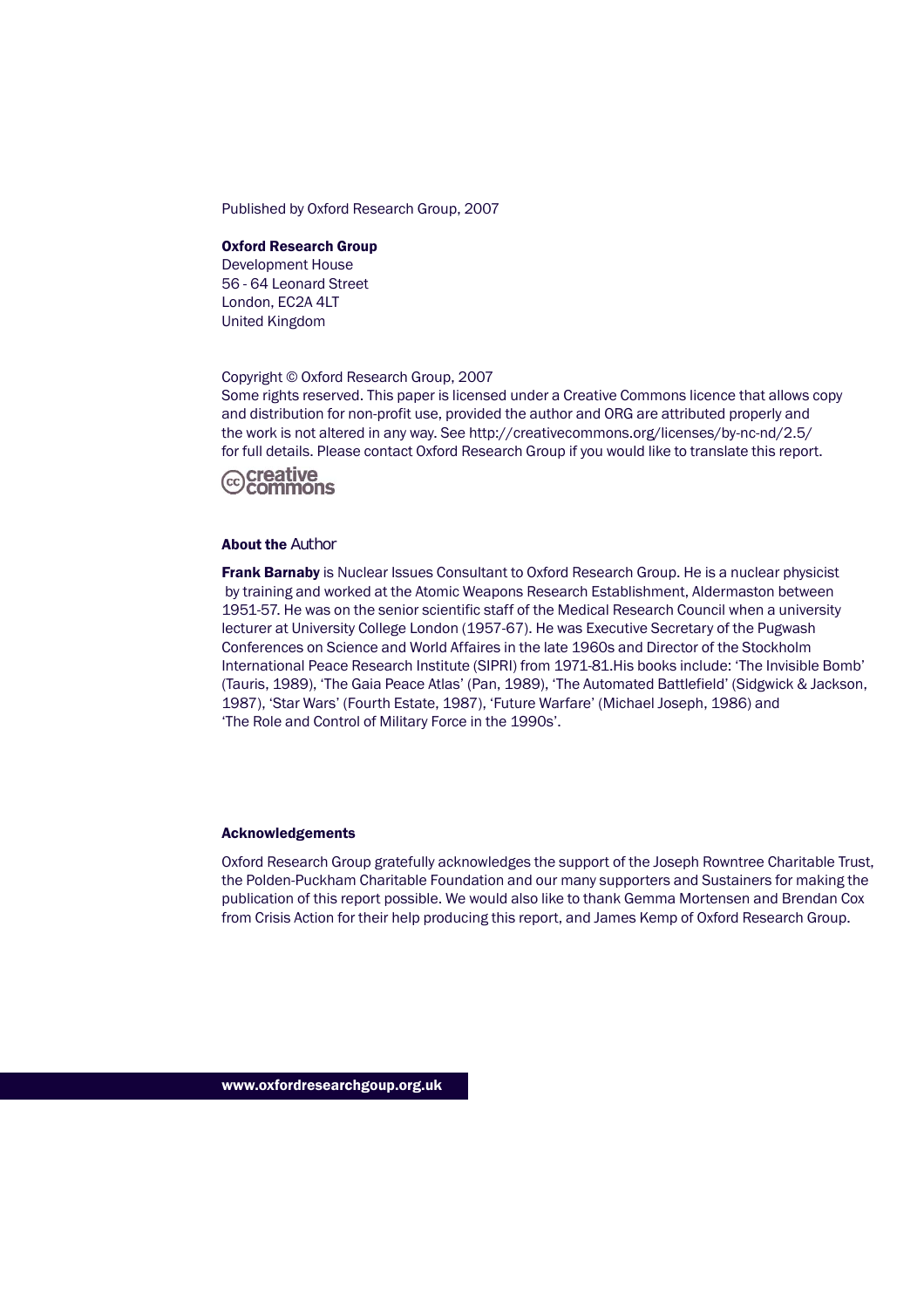# Would Air Strikes Work?

Understanding Iran's nuclear programme and the possible consequences of a military strike

Frank Barnaby

March 2007

**OxfordResearchGroup**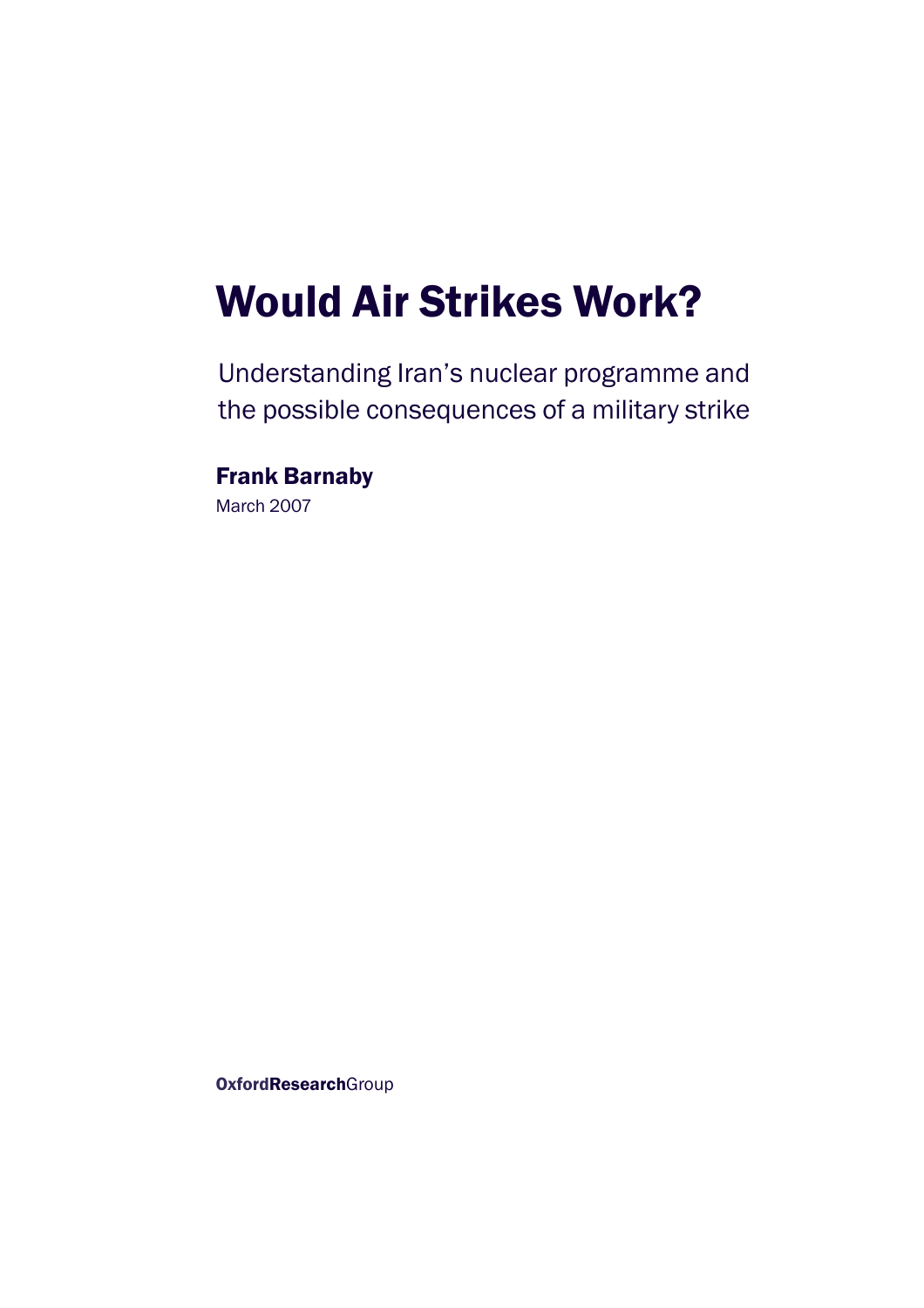# Foreword

The ultimate aim of the 1968 Non-Proliferation Treaty was a nuclear-weapon free world. All states without non-nuclear weapons were invited to commit themselves to remain without these weapons and the five states, which had tested such weapons, were invited to commit themselves to nuclear disarmament.

Incentives to acquire nuclear weapons flow in most cases from perceived security interests or from a wish for recognition and status. Success in preventing a spread of the weapons and in eliminating existing arsenals depends on states coming to the conclusion that their security interests and status do not call for nuclear weapons.

The end of the Cold War has been and remains singularly helpful to lower tensions and to increase security in many parts of the world. Practical cooperation between states bilaterally, regionally or through international organisations has the same effect. By contrast, new nuclear arms programs in nuclear weapon states, anti missile programs, space weapon developments and threats of armed attacks or of actions to bring about regime change through armed force or subversion, increase security concerns. In cases like North Korea and Iran it is not the threat or use of armed force but the absence thereof that will help to ensure non-proliferation.

This report does not reject the contention that a wish to develop nuclear weapons or at least the option to acquire such weapons may be part of the reason for Iran's program for the enrichment of uranium. Today, it does not matter much what the Iranian intention is, if, indeed, there is an agreed intention. After all, whatever the intention today, it could change in two years time. Inducing Iran to suspend the enrichment program at least for a prolonged period of time would - all agree - be desirable to reduce tensions in the Middle East and to give time for other efforts with the same aim. The question is how to induce Iran to join this conclusion.

With much technical knowledge this study argues, that it would be several years before the present Iranian programs for the enrichment of uranium and possible production of plutonium could result in weapons and that there is time for diplomacy. It further argues that military attacks on Iranian nuclear installations would be disastrous and counterproductive. I fully agree.

In the case of Iraq, the armed action launched aimed to eliminate weapons of mass destruction that did not exist. It led to tragedy and regional turmoil. In the case of Iran armed action would be aimed at intentions – that may or may not exist. However, the same result – tragedy and regional turmoil – would inevitably follow. Further, as argued in this study, armed attacks on Iran would very likely lead to the result they were meant to avoid - the building of nuclear weapons within few years.

It is inconceivable that the Security Council would authorise armed action against alleged intentions. Such action would therefore present another contravention of the UN Charter, raising the question whether anything was left of the Charter's provisions on the threat and use of force. If Iranian nuclear power plants at Bushehr were to be targeted, when they have begun to operate, such attacks would also violate the 1977 Additional Geneva Protocol (Art.56), which protects such plants.

The conclusion is clear: diplomacy must be used to persuade Iran at least to suspend its enrichment program for a prolonged period of time. However, it is illogical to ask Iran to suspend its enrichment programme before any diplomatic negotiations take place about the conditions for the suspension. It is time for serious talk – not for humiliating preconditions.

Hans Blix, Chairman of the Weapons of Mass Destruction Commission 14 February 2007, Stockholm

*"armed attacks on Iran would very likely lead to the result they were meant to avoid"*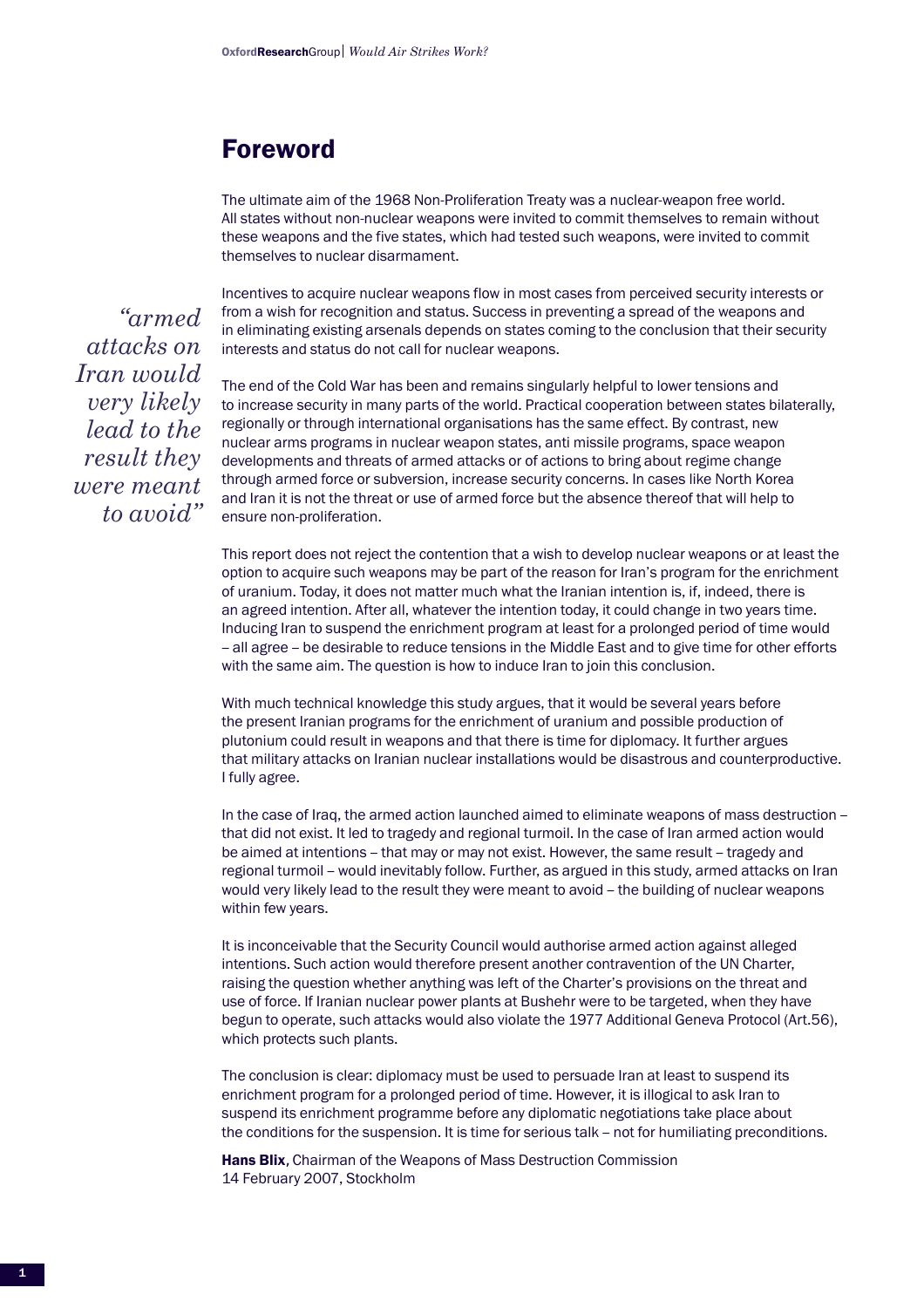# Executive summary

Far from setting back Iran's nuclear programme, a military attack might create the political conditions in which Iran could accelerate its nuclear weapons programme. This is the conclusion of this detailed analysis of Iran's nuclear programme, which adds further weight to the case that diplomacy must be made to work.

To date, the International Atomic Energy Agency (IAEA) has been unable to confirm or rule out allegations that Iran has ambitions to become a nuclear weapons power. Uncertainty as to the extent of Iran's nuclear programme and Iran's advances towards mastering the enrichment process has led some in the US and Israeli administrations to argue that military action must be taken before it is too late. Advocates of early military action argue that the consequences of a nuclear-armed Iran are such that military strikes are justified, whether a smoking gun is found or not.

But what would be the effect of military strikes on Iranian nuclear facilities? Could they really buy a significant amount of time? And is it possible that Iran could construct a crash nuclear programme in the aftermath of an attack?

This report provides a detailed briefing on the Iranian nuclear programme as well as a breakdown of individual facilities. It sets out the paths open to Iran should it wish to pursue a nuclear weapon capability. It argues that, alongside other regional powers such as Saudi Arabia and Egypt, it is reasonable to assume that Iran has conducted research and development into the fabrication of nuclear weapons. However, there is no evidence to suggest that Iran has embarked on production engineering - putting in place the technical facilities needed to build a bomb - and it is known that it is some way off being able to produce the amount of fissile material needed to produce a nuclear weapon.

Among advocates for military action are those who argue that only by setting back the Iranian nuclear programme militarily will it be possible to ensure that Iran does not master the enrichment process and thereby attain all the knowledge necessary to produce a nuclear arsenal, should it choose to do so.

Based on an analysis of Iran's current programme, this report argues that there is still time to allow diplomacy to work. Furthermore, the case for military action must be assessed carefully. The contention that military action will set back Iran's nuclear programme significantly can and should be questioned.

# Questioning the case for military action

Iran's nuclear programme is extensive and dispersed; a military strike would have to contend with:

- A large number of targets;
- Well-protected and hidden facilities;
- Inadequate intelligence; and
- The likely survival of key scientists and technicians.

If the aim of military strikes is to destroy key nuclear facilities, they would have to target: the Kalaye Electric Company that produces components for gas centrifuges; the nuclear power reactor at Bushehr; the heavy-water reactor under construction and the heavy water production plant at Arak; the uranium enrichment facilities at Natanz, the uranium mines and mills at Saghand and the research reactors at Isfahan.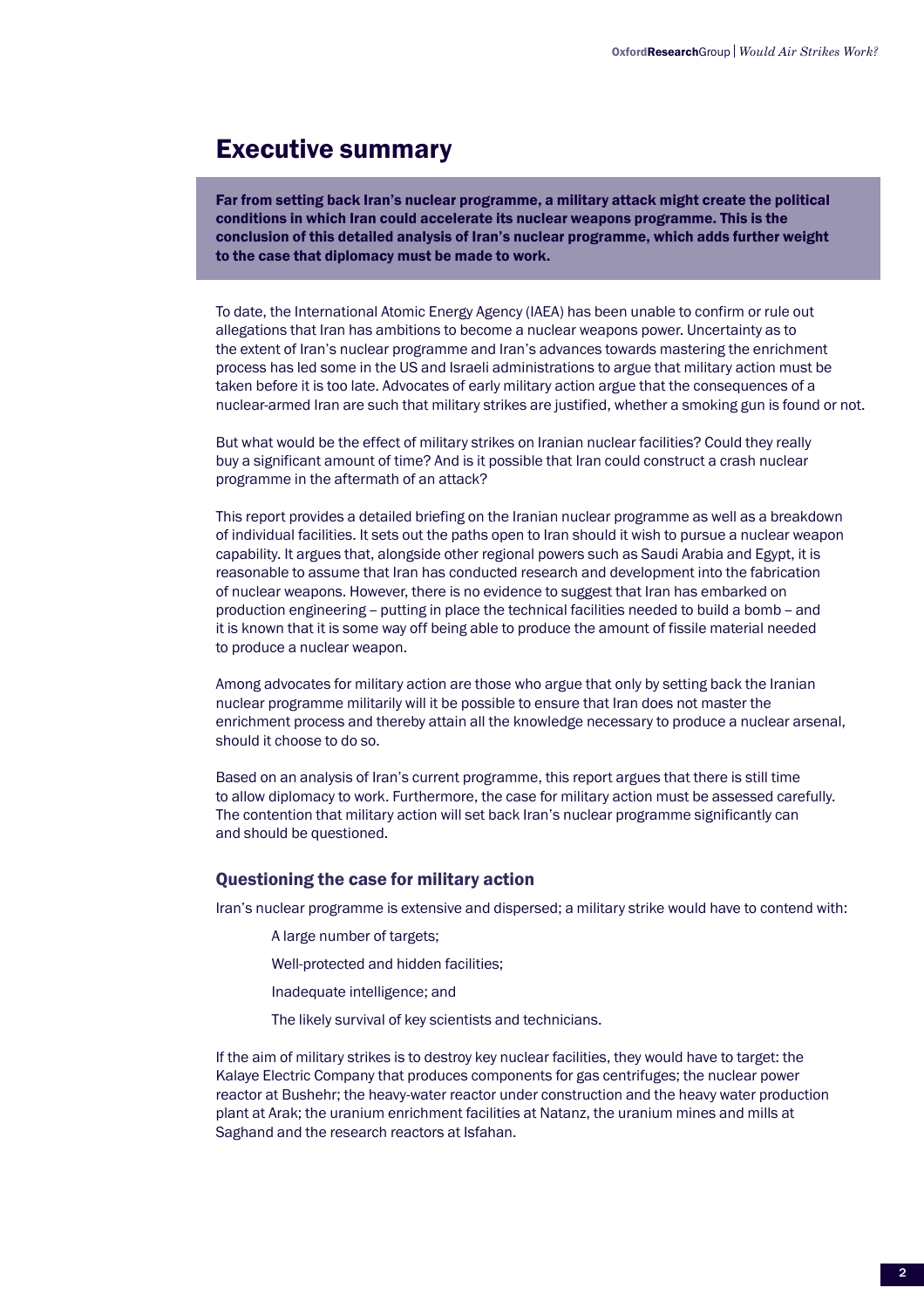There is an inherent contradiction in arguments that a military strike could both encompass all key facilities and be surgical and brief. A compromise would have to be made on either the scale or military action or the certainty of success. In either case, the numbers of innocent civilian casualties would probably be high because a surprise attack would catch many people unawares and unprotected.

There is a real possibility that Iran has constructed secret facilities in the anticipation of a military strike. It is also conceivable that Iran has built false targets, installations that appear to hold nuclear facilities but in fact act as decoys. With inadequate intelligence, it is unlikely that it would be possible to identify and subsequently destroy the number of targets needed to set back Iran's nuclear programme for a significant period. Furthermore, with the probable survival of key scientific personnel, it would only be a matter of time before Iran could rebuild its nuclear programme. The question is, how much time?

## Crash reconstruction

If Iran's nuclear facilities were severely damaged during an attack, it is possible that Iran could embark on a crash programme to make one nuclear weapon. In the aftermath of an attack, it is likely that popular support for an Iranian nuclear weapon capability would increase; bolstering the position of hardliners and strengthening arguments that Iran must possess a nuclear deterrent. Furthermore, Iran has threatened to withdraw from the NPT and, should it do so post-attack, would build a clandestine programme free of international inspection and control.

*"It is a mistake to believe that Iran can be deterred from attaining a nuclear weapons capability by bombing its facilities"*

In the aftermath of an attack, following a political decision to change the nature of the nuclear programme to construct a bomb as quickly as possible, Iran could:

- 1 Used stored, fresh nuclear fuel to produce HEU in a small centrifuge facility to fabricate a weapon.
- 2 Chemically remove plutonium from irradiated reactor fuel elements from the Bushehr or Arak reactors, if either were operational - and use it to fabricate a nuclear weapon.
- 3 Assemble new centrifuges and produce highly enriched uranium (HEU). Some centrifuges might survive a military attack, but it is conceivable that Iran has stored additional centrifuges in secure locations.

This process would be hastened if Iran had a secret supply of uranium hexafluoride or if it had constructed a small primitive reactor, fuelled with natural uranium, to produce plutonium for nuclear weapons. It is also possible that, post-attack, Iran could purchase additional needed materials from sympathetic states or on the black-market.

In the aftermath of a military strike, if Iran devoted maximum effort and resources to building one nuclear bomb, it could achieve this in a relatively short amount of time: some months rather than years. The argument that military strikes would buy time is flawed. It does not take into account the time already available to pursue diplomacy; it inflates the likelihood of military success and underplays the possibility of hardened Iranian determination leading to a crash nuclear programme. Post military attacks, it is possible that Iran would be able to build a nuclear weapon and would then wield one in an environment of incalculably greater hostility.

It is a mistake to believe that Iran can be deterred from attaining a nuclear weapons capability by bombing its facilities, and presumably continuing to do so should Iran then reconstitute its programme.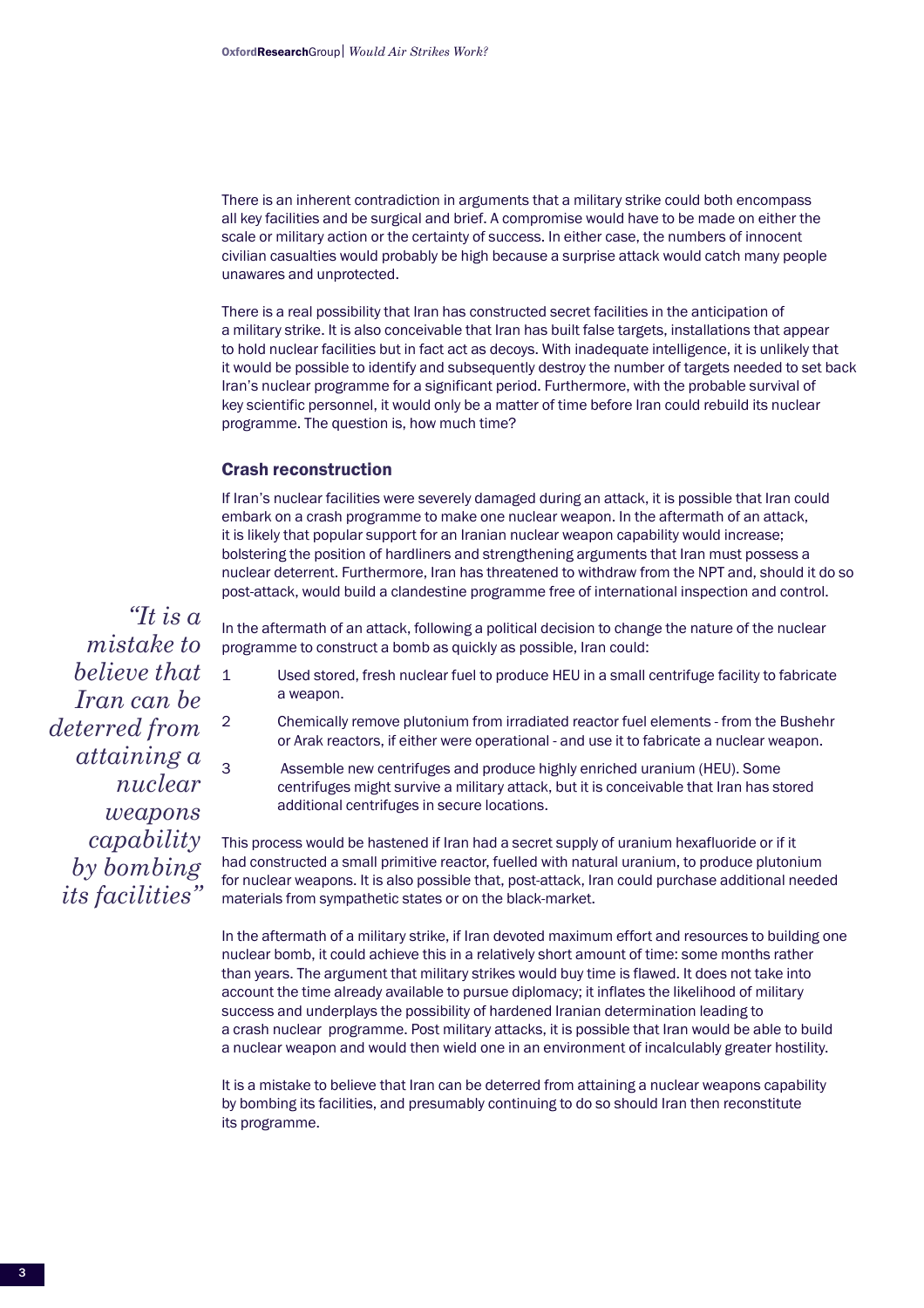# Introduction

There is continuous speculation as to whether the US or Israel might launch military attacks against Iranian nuclear facilities. Though this might not become an imminent possibility for some time, the opportunity to assess the reasoning behind this position - from a scientific point of view - must be taken. This report provides a detailed account of known Iranian nuclear facilities and assessing what facilities would have to be destroyed in order to cut off possible routes to a nuclear weapon. It then weighs up the chances that military strikes could actually achieve the goal of significantly setting back Iran's nuclear programme.

The IAEA has repeatedly stated that it is unable to confirm categorically that Iran is not moving towards a nuclear weapon capability. This level of uncertainty has precipitated calls for military strikes based on worst-case scenario planning. This report unpicks the rationale for military strikes and questions whether there could be any certainty as to fate of Iranian nuclear activities post-military action.

# 1. Iran's nuclear programme

### 1.1 Origins

The origins of Iran's nuclear programme date back to under the Shah when, in 1959, Iran purchased a research reactor from the United States. Iran signed the Nuclear Non-Proliferation Treaty (NPT) in 1968 and ratified it in 1970. Having established Iran's Atomic Energy Agency, Shah Mohammad Pahlavi planned to construct up to 23 nuclear power stations across Iran by 2000 with American assistance. The location of the first nuclear plant was to be Bushehr;<sup>1</sup> it was to supply electricity to the city of Shiraz. In 1975, the German firm Kraftwerk Union signed a contract to build two 1,200 MWe nuclear reactors at Bushehr to be completed in 1981.<sup>2</sup>

*"Iran has very large oil and gas reserves prompting many to question why Iran needs nuclear power."*

After the 1979 Revolution, Iran told the International Atomic Energy Agency (IAEA) that it planned to restart its nuclear-energy programme using nuclear fuel produced indigenously. In January 1979, Kraftwerk Union stopped construction work leaving one reactor 50% complete and the other reactor 85% complete. However, both reactors were severely damaged when, between 1984 and 1988 in the Iran-Iraq war, the Bushehr reactors were bombed repeatedly by Iraq.

In 1995, Iran signed a contract with Russia to resume work on the Bushehr plant, installing a 915-MWe VVER-1000 pressurized water reactor. The contract for the reactor sets the date of delivery to be no later than 19 March 2004. However, there have been significant delays, possibly caused by American pressure on the Russians to stall delivery. The Russians have announced that Bushehr will not be operational until November 2007. It was expected that fuel would will be delivered in March or April,<sup>3</sup> but has recently been delayed once again.

#### 1.2 Civil nuclear programme

Today, Iran's civil nuclear plans - to build seven nuclear power reactors, with a total generating capacity of about 7,000 megawatts of electricity - are regarded as ambitious. Iran has very large oil and gas reserves prompting many to question why Iran needs nuclear power.

Since the time of the Shah, Iran has argued that it needs nuclear power to satisfy increasing demands for electricity. Its energy needs are rising faster than its ability to meet them. Driven by a young population and high oil revenues, Iran's power consumption is growing by around seven per cent annually and its capacity must nearly triple over the next fifteen years to meet projected demand. Iran insists that it needs to sell its oil to obtain foreign currency, pointing out that its oil reserves are finite and that nuclear power is a sensible investment for the future.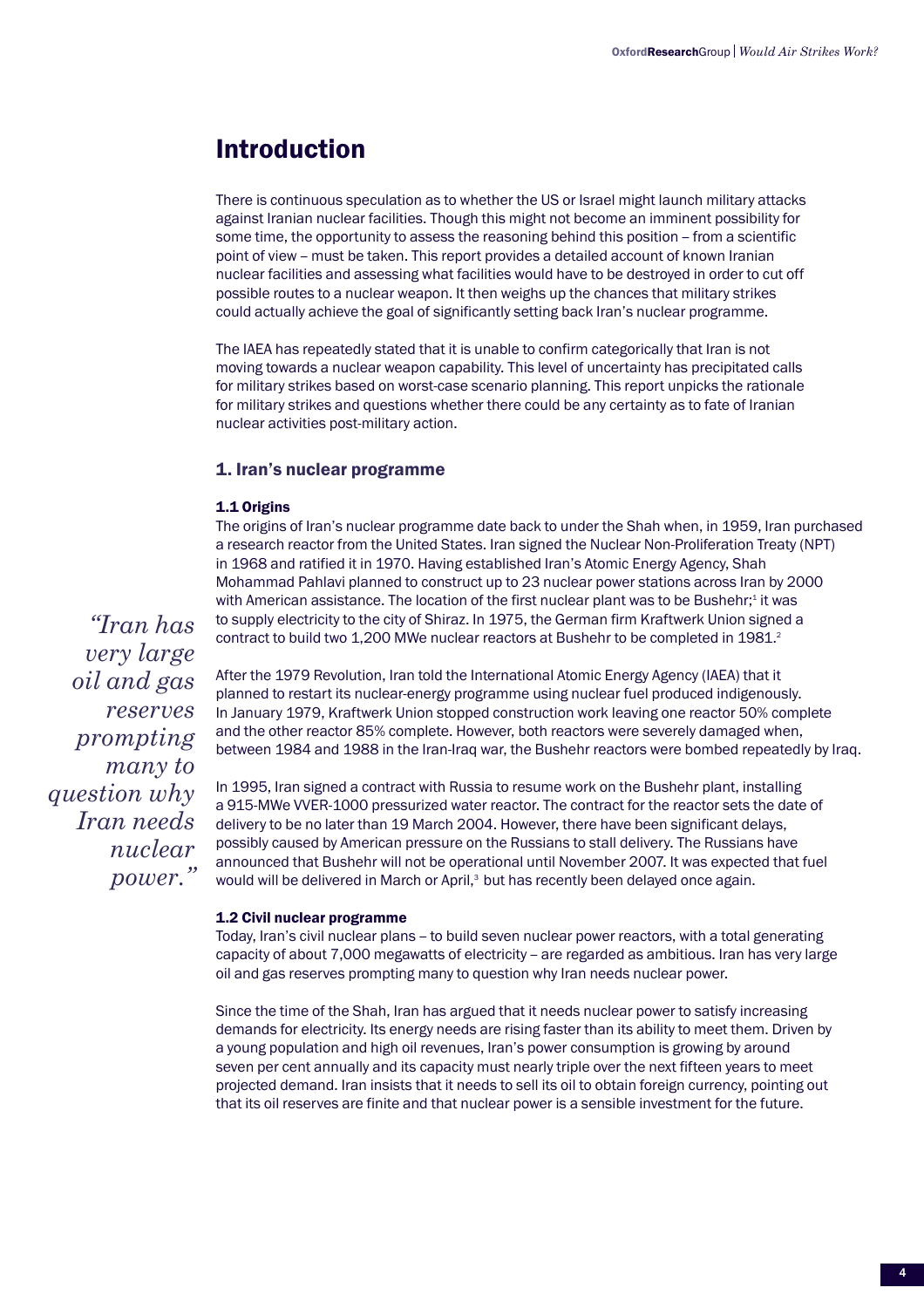Many western observers remain unconvinced that a large civil nuclear energy programme makes much economic sense for Iran. Nevertheless, Iran has repeatedly emphasised that its nuclear programme is entirely peaceful. For example, on 29 April 2003, Iran's Deputy Foreign Minister for Legal and International Affairs, G. Ali Khoshroo, stated that Iran considers "the acquiring, development and use of nuclear weapons inhuman, immoral, illegal and against our basic principles. They have no place in Iran's defense doctrine."4

The Iranians also insist that they have an absolute right to develop and use peaceful nuclear technology as spelt out in Article IV of the NPT. Article IV states that:

*"Nothing in this Treaty shall be interpreted as affecting the inalienable right of all the Parties to the Treaty to develop research, production and use of nuclear energy for peaceful purposes without discrimination… All the Parties to the Treaty undertake to facilitate, and have the right to participate in, the fullest possible exchange of equipment, materials and scientific and technological information for the peaceful uses of nuclear energy."* <sup>5</sup>

#### 1.3 Grounds for suspicion

Despite Iran's denials, many states suspect that Iran is pursuing nuclear weapons. Iran's behaviour has triggered alarm bells. The IAEA has confirmed that,<sup>6</sup> while a Party to the NPT, Iran has:

Imported uranium hexafluoride gas to test gas centrifuges at the Kalaye Electric Company, thereby producing some enriched uranium;

Produced uranium dioxide, uranium hexafluoride and a number of other uranium compounds using imported uranium dioxide;

Produced uranium dioxide targets at the Esfahan Nuclear Technology Centre (ENTC) and irradiated them in the Tehran Research Reactor (TRR) the targets were then processed in hot cells to separate the plutonium; and

Imported uranium metal for use in laser enrichment.

Iran violated its Safeguards Agreement with the IAEA, required by the NPT, by failing to report many of these activities to the Agency. None of these activities are illegal in themselves; it is the failure to report them to the IAEA that contravenes safeguard agreements and this has fuelled suspicion over Iran's intentions.

Furthermore, like any country with considerable experience in nuclear physics and engineering, having operated nuclear research reactors for decades, Iran has a cadre of trained personnel whose skills could be utilised in a nuclear weapons programme. This combination - of a dubious track record and access to vital human resources - sustains concern over Iran's nuclear activities.

#### 1.4 Possible routes to a nuclear weapon

The nuclear technologies used in a civil nuclear programme are identical to those used in a military nuclear programme. As the Swedish Nobel Prize winning nuclear physicist Hannes Alven remarked: "the peace atom and the military atom are Siamese twins".7 Eventually, Iran hopes to operate a full nuclear fuel cycle, prompting concerns that this will give Iran all the know-how it needs to develop a military programme.

*"it is the failure to report them to the IAEA that contravenes safeguard agreements and this has fuelled suspicion over Iran's intentions."*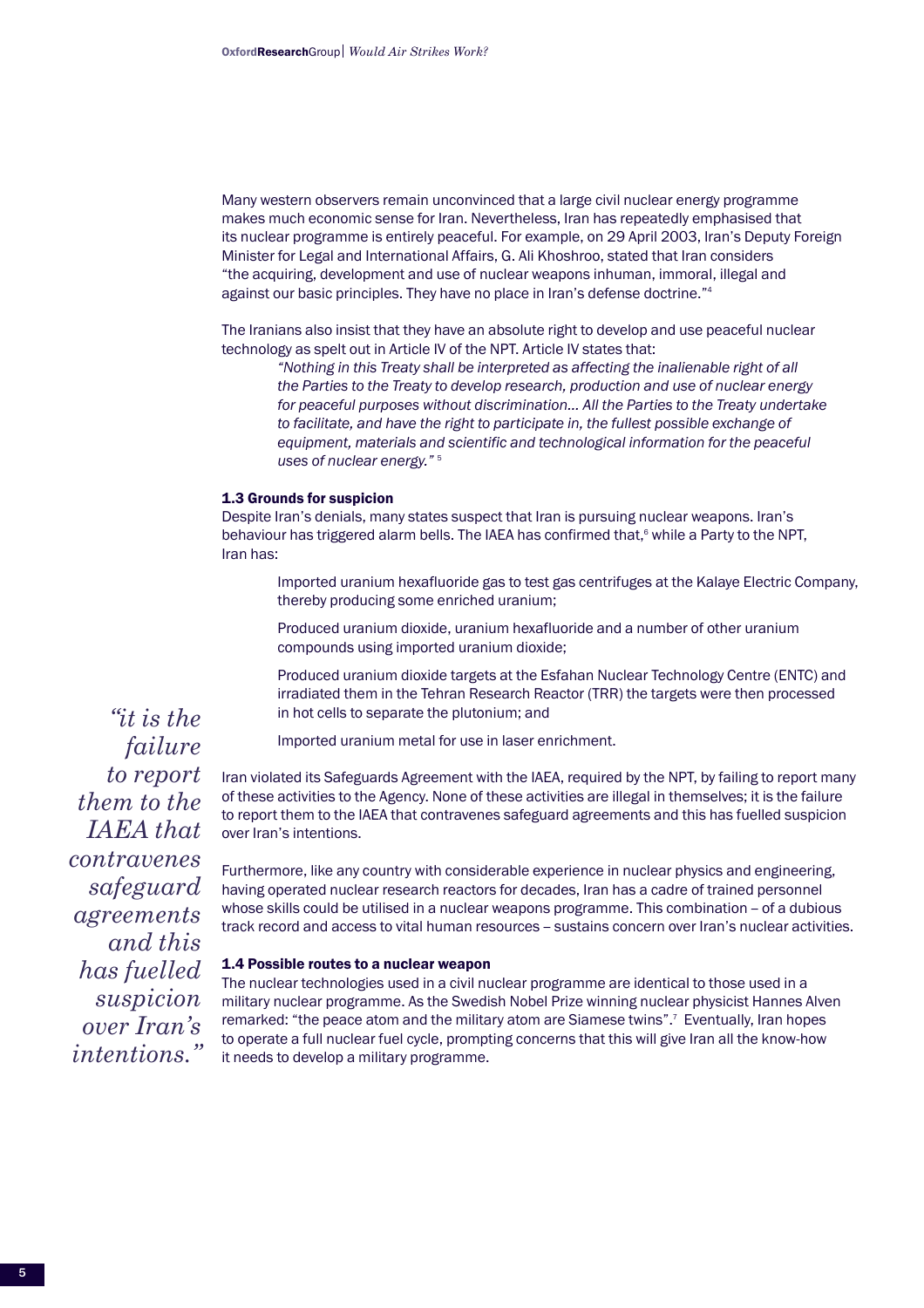To date, Iran does not have the fissile material - highly enriched uranium (HEU) or plutonium needed to produce nuclear weapons. Iran could produce fissile material in three ways:

#### *(1) Highly enriched uranium (HEU) from the gas centrifuge plant in Natanz*

Iran has announced that it is producing low enriched uranium using gas centrifuges. It claims that this uranium will be used for fuel in nuclear-power reactors. But, by recycling uranium hexafluoride gas in the gas centrifuges, it is possible that Iran could increase the concentration of the uranium-235 isotope in the uranium to over 90%, suitable for use in nuclear weapons. For use as nuclear fuel, the concentration is about 3.5% (see Appendix I).

#### *(2) Plutonium from the planned heavy water research reactor at Arak*

Plutonium would have to be removed chemically from the fuel elements and could then be used to fabricate nuclear weapons (see Appendix II). A heavy-water reactor is a particularly efficient way of producing plutonium for use in very effective nuclear weapons. The reactor at Dimona, Israel, was used to produce plutonium for Israel's nuclear weapons and is the same type of reactor as the one planned at Arak. Iran has recently completed a plant to produce heavy water for the Arak reactor but the reactor itself will not be completed until around 2011.

#### *(3) Plutonium from the nuclear-power reactor at Bushehr*

Bushehr is due to become operational in November 2007. Once it is operational, Plutonium could be chemically removed from the fuel elements that have been irradiated in the nuclear-power reactor. The reactor uses uranium dioxide nuclear fuel. Plutonium is produced as the uranium fuel is used up. The plutonium could be used to fabricate nuclear weapons (see Appendix II).

Having concealed the existence of these components of their nuclear programme, the Iranian government has since acknowledged their existence, but insists that they are all part of its civil nuclear programme.

#### 1.5 The Natanz uranium-enrichment facility

Using the yellow cake produced at the Uranium Conversion Facility at Isfahan (see below), uranium is enriched at the Natanz Uranium Enrichment Facility using gas centrifuges. Eventually, nuclear fuel pellets will be produced in Natanz and these pellets will be used to form fuel rods for nuclear-power reactors.

Iran is constructing two gas centrifuge plants at Natanz, 40 kilometres from Kashan. One is a Pilot Fuel Enrichment Plant (PFEP) and the other is a large commercial-scale Fuel Enrichment Plant (FEP). Iran has acknowledged that components for gas centrifuges have been produced and tested in the workshop of the Kalaye Electric Company in Tehran.<sup>8</sup>

The PFEP started up in June 2003 but was shut down when, in December 2003, Iran suspended enrichment activities. Following a break down in diplomatic negotiations, Iran resumed enrichment-related activities in February 2006, including the testing of a 10-centrifuge cascade with uranium hexafluoride.9 This small-scale enrichment of uranium was conducted under IAEA safeguards. Upon completion, the PFEP will contain about 1,000 centrifuges. On 11 April 2006, Iranian officials announced that uranium had been enriched at Natanz to a concentration of 3.5% in uranium-235 in a cascade of 164 gas centrifuges.<sup>10</sup>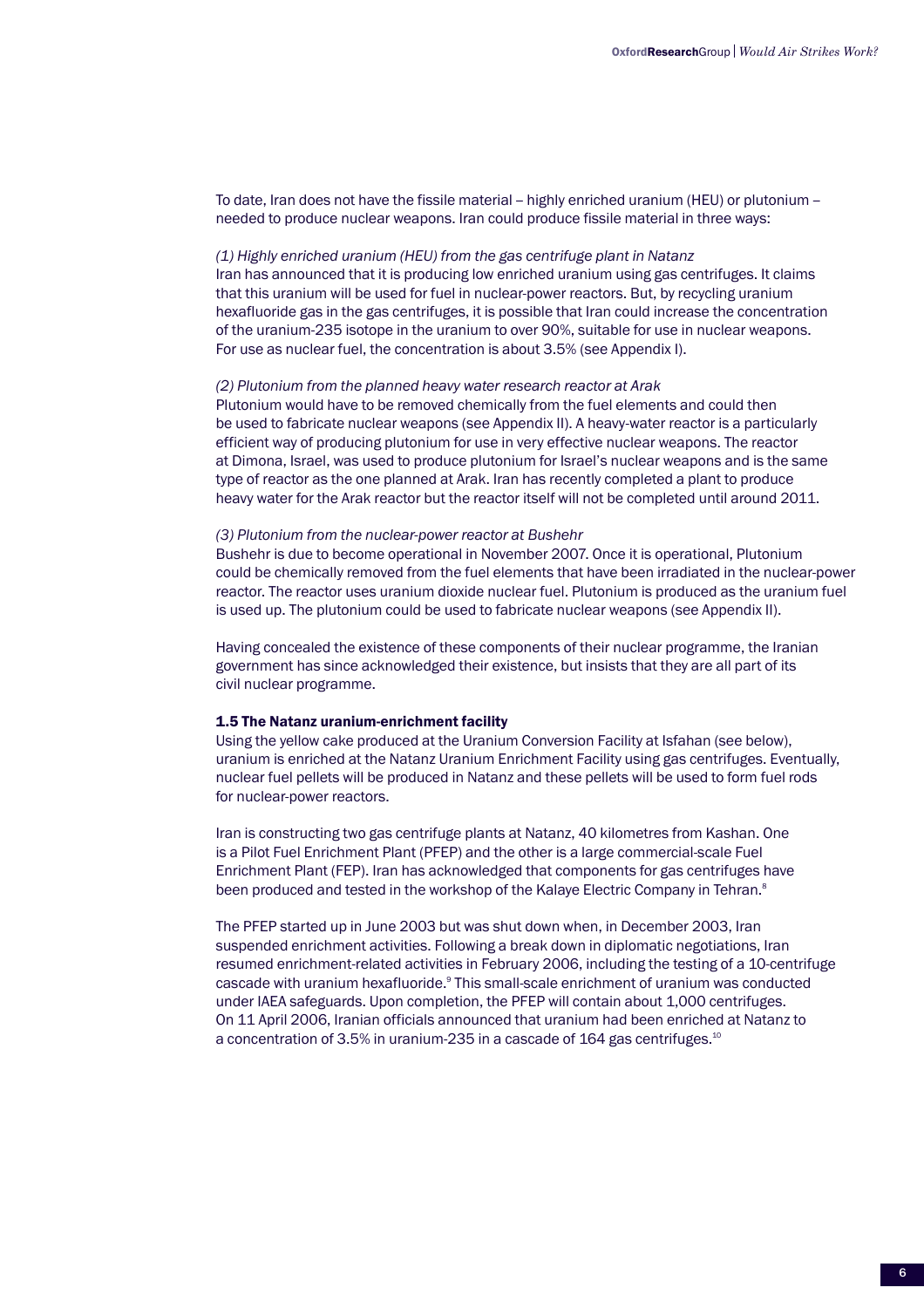In December 2003, construction of the FEP was also suspended. In April 2006, following the resumption of enrichment, Iran announced that it planned to install 3,000 centrifuges. The plant is being constructed partly underground. Iran has announced plans to install eventually more than 50,000 centrifuges at the FEP.

The capacity of a gas centrifuge is measured in 'separative work units' (SWUs). In the short-term, Iran is likely to utilise the P-1 centrifuge. A reasonable estimate is that each centrifuge of this type would have a capacity of about 2.5 SWU per year, or about 0.013 kg of HEU a year. However, Iran is reportedly experimenting with the P-2 type gas centrifuge (P-2 centrifuges are operated by Brazil, Pakistan and India). The P-2 centrifuges may be about twice as efficient as the P-1 type, with a capacity of about 5 SWU per year. For the sake of comparison, the capacity of centrifuges operated by the European company URENCO is 40 SWU and the capacity of those operated by American enrichment companies is 300 SWUs.<sup>11</sup>

An Iranian facility containing, say, 3,000 P-1 centrifuges could produce 7,500 SWU per year or about 40 kg of HEU per year. With sufficient expertise in HEU-based nuclear weapons, 40 kg per year could provide two nuclear weapons. Iran would need to construct many thousands of gas centrifuges to produce enough HEU to build a strategically significant number of nuclear weapons - for example, five or six weapons, comparable to South Africa's former arsenal.

Building and operating effectively a gas centrifuge facility of a useful size is an industrial undertaking. Given Iran's current technological capability, it is reasonable to assume that about 60% of the centrifuges would have to be rejected as sub-standard; Iran would need to produce approximately 5,000 centrifuges for the facility.<sup>12</sup> Moreover, gas centrifuges break down frequently because of mechanical stress and Iran would need to secure access to a steady supply of replacement machines. Both these factors could contribute to delays. Iran is unlikely even to begin producing the amount of HEU required for the production of a nuclear weapon for at least another five years.

Before Iran can succeed in producing a significant quantity of HEU, a difficult technical problem will have to be overcome. Iranian uranium is reportedly contaminated with significant amounts of molybdenum and other heavy metals.<sup>13</sup> These impurities could condense and block pipes and valves in the gas centrifuges. In spite of this problem, the Iranians should be able to enrich uranium to the low enrichment needed for civil nuclear-power reactor fuel. But they would not be able to enrich above about 20% in uranium-235. Therefore, Iran would not be able to produce uranium enriched enough for use in nuclear weapons unless most of the molybdenum was removed. If Iran sought to solve this problem promptly, it is likely it would need foreign technical help - for example, from China or Russia. Without foreign assistance, this problem could cause additional delays.

For this reason, if the Iranians take the decision to build a nuclear-weapon force, they may decide to wait until the IR-40 heavy water reactor at Arak is operating and use the plutonium produced there to build nuclear weapons. The Iranians would only need about five kg of plutonium to produce a nuclear weapon whereas they would need about four times as much HEU for the same purpose. The Arak reactor is not expected to be operational until 2011.<sup>14</sup>

#### 1.6 The Arak heavy-water research reactor (the IR-40 reactor)

Iran plans to replace the aged (35-year old) Tehran Research Reactor by building a new heavy water reactor, the IR-40, at Arak. The IR-40 will be a 40-megawatt (thermal) reactor cooled with heavy water and fuelled with natural uranium. According to the IAEA, Iran plans to manufacture

*"Iran is unlikely even to begin producing the amount of HEU required for the production of a nuclear weapon for at least another five years."*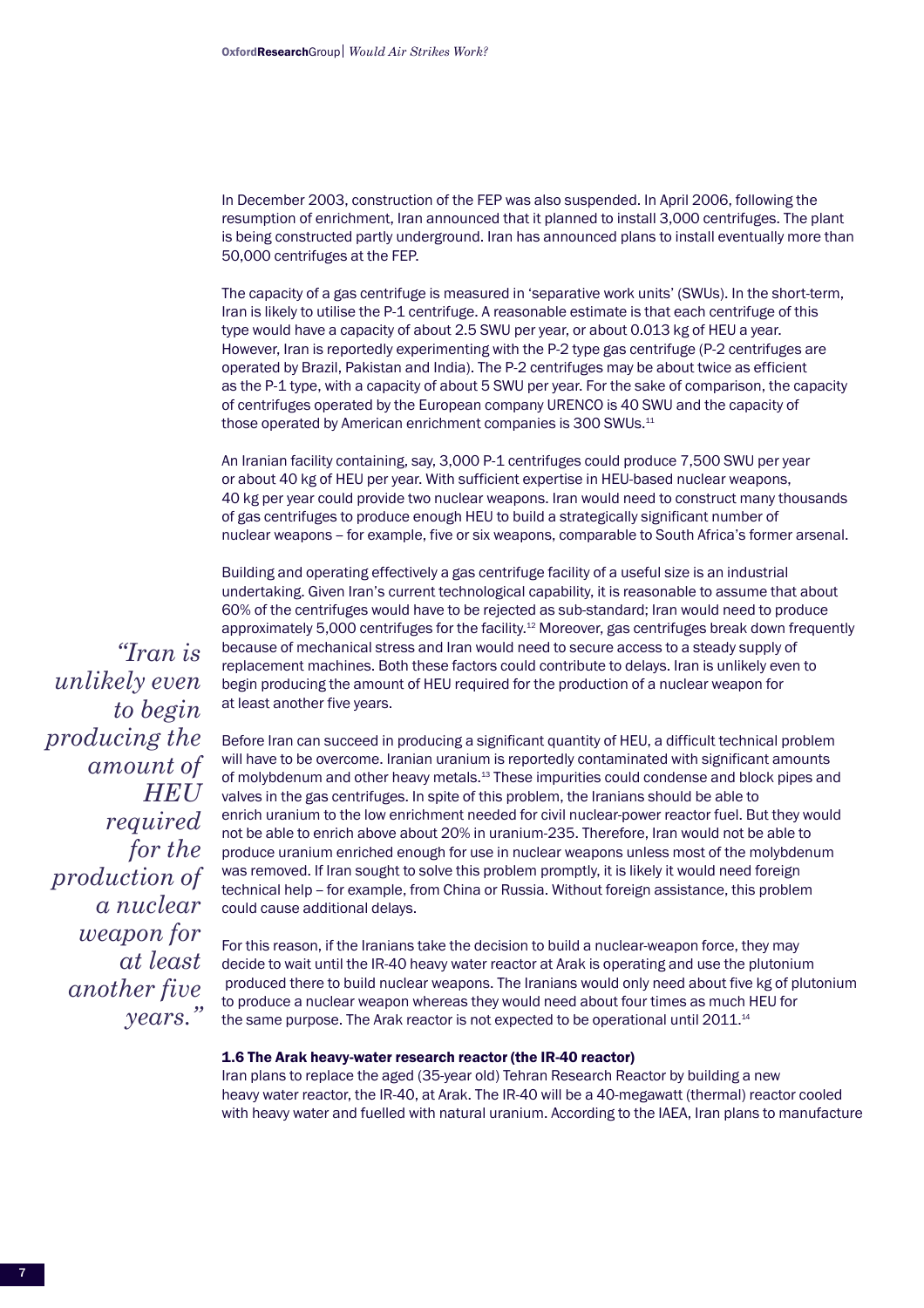the fuel (uranium dioxide) elements for the IR-40 in the Fuel Manufacturing Plant (FMP) to be built at the Esfahan establishment. Iran says that the purpose of the IR-40 reactor is the production of radioactive isotopes for medical and industrial uses.15

IR-40 could produce about eight kg of plutonium annually, enough to fabricate two nuclear weapons a year. However, plutonium from the Arak research reactor is unlikely to be available before about 2014.16

Initially, 85 tonnes of heavy water will be required for IR-40 but less than one tonne will be needed annually after that. Iran has constructed a heavy water production plant at Khondab, near Arak, with an initial capacity of producing eight tonnes of heavy water per year. Reportedly, a second production plant with a similar capacity is under construction.<sup>17</sup>

#### 1.7 The Bushehr nuclear-power reactor

The Russians have essentially completed the 1,000 megawatt-electrical light-water reactor, of the Russian VVER type, at Bushehr, Halileh. According to Sergei Kiriyenko, head of Russia's Atomic Energy Agency, the reactor is scheduled to start up in September 2007:

*"A realistic deadline [for transmitting power to the grid] is November 2007. This means a physical start-up [of the reactor] in September and the dispatch of fuel ... six months earlier, that means March or April."*<sup>18</sup>

The Bushehr reactor will use low enriched uranium (about 3.5%in uranium-235) as fuel. The core of the reactor will hold about 103 tonnes of uranium contained in 193 fuel assemblies. If operated to generate electricity, the Bushehr reactor will produce about 250 kg of plutonium per year.19 If diverted for military use, this amount of plutonium would be enough to build between 40 and 50 nuclear weapons a year.20 There would be enough plutonium in four irradiated fuel assemblies to produce a nuclear weapon.<sup>21</sup>

Under the contract between Iran and Russia, Russia will provide the fuel for the lifetime of the reactor but will take back to Russia all the spent fuel for storage and possibly reprocessing. A possible risk remains due to the fact that Iran would be technically capable of removing the plutonium from spent reactor fuel if it chose to do so. But to do so, they would have to conceal activities from the Russians or proceed with some Russian engineers' or technicians' knowledge.

According to Iran, the Bushehr reactor is the first of a series of six power reactors planned to generate 6,000 megawatts of electricity. It is reported that Iran intends to build a second power reactor at the Bushehr site of a similar type, again with Russian assistance.<sup>22</sup> Iran continues to argue that it is interested in establishing a capability to produce low-enriched uranium so that it has an indigenous supply of nuclear reactor fuel for its reactors and the possibility of export to other countries.

#### 1.8 Additional Iranian nuclear facilities

1. Saghand, 200 kilometres (120 miles) from Yazd, is the location of Iran's first uranium ore mines that became operational recently. Uranium is mined from a depth of 350 metres (1160 feet). The Saghand deposit reportedly contains about 5,000 tonnes of uranium reserves, spread over an area of roughly 130 square kilometres.<sup>23</sup>

2. In the Ardekan Nuclear Fuel Unit, in Ardekan near Yazd, yellowcake (U3O8) is prepared from the uranium mined at Saghand.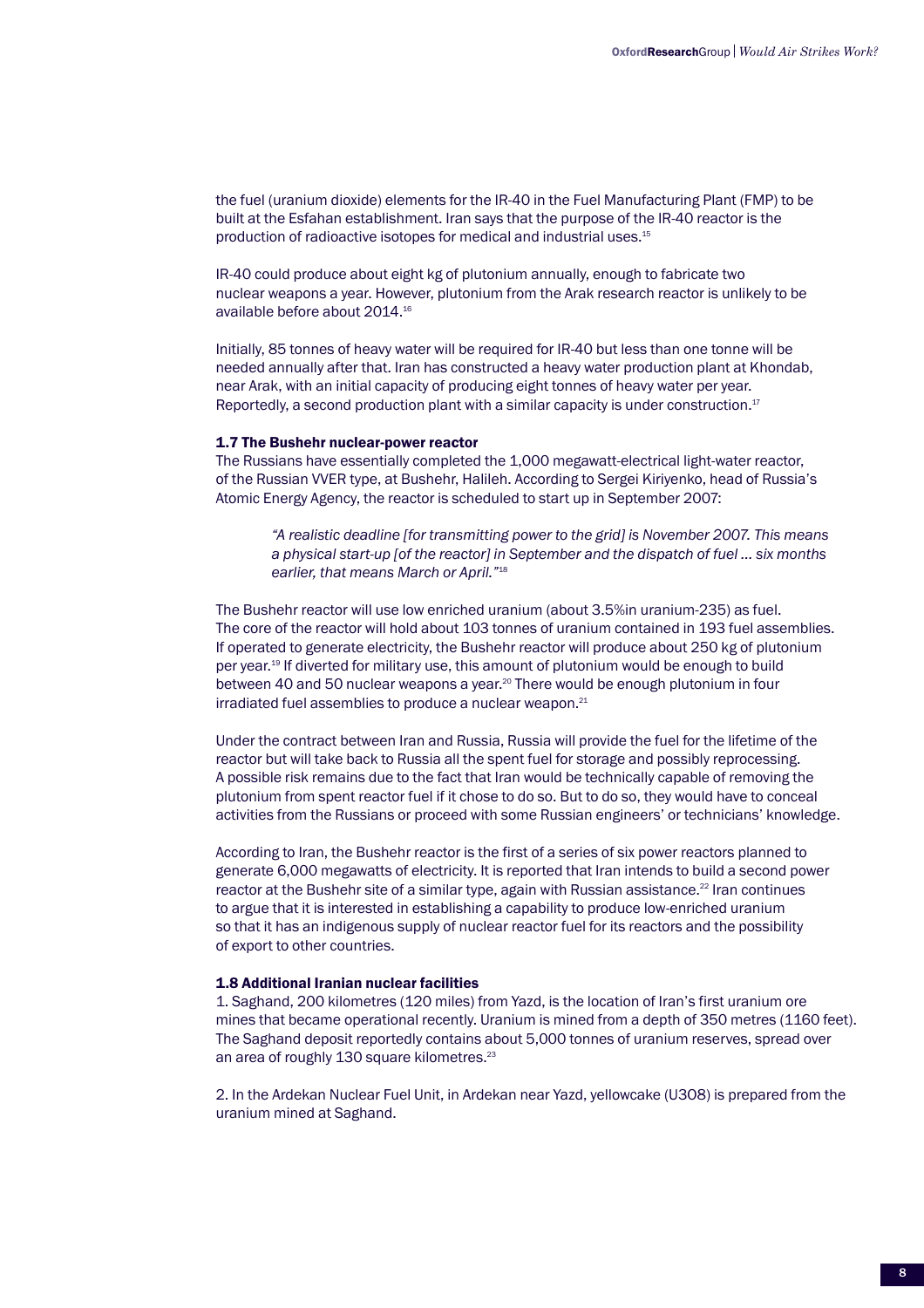3. At Esfahan, a Uranium Conversion Facility (UCF) converts yellowcake into uranium dioxide. This is in turn converted into uranium hexafluoride gas for enrichment at Natanz. UCF also produces other uranium compounds, including uranium dioxide (UO2) and metallic uranium. This is the fuel fabrication part of Iran's nuclear fuel cycle. There is a Zirconium Production Plant nearby that produces ingredients and alloys for nuclear reactors.

4. In 2000, a pilot plant for Laser isotope separation (LIS) was established in Lashkar Ab'ad (see Appendix 3). LIS offers highly efficient uranium enrichment and is relatively cheap to operate. The Iranians claim the laboratory was dismantled in 2003.<sup>24</sup> However, Alireza Jafarzadeh, an Iranian opposition figure from the Mujahideen-e-Khalq Organization (MKO), who has exposed clandestine facilities in the past, claimed that Iran has recently revived the LIS programme. Iranian officials dismissed the allegation as "baseless and unfounded".25 Given the progress Iran has made in gas centrifuge technology, it is not thought that laser enrichment would be the method of choice for producing significant amounts of HEU. It is possible, however, that Iran might continue to pursue this method as a back-up option.

5. The Bonab Atomic Energy Research Center is a facility to investigate applications of nuclear energy and technology to agriculture. There is also a Center for Agricultural Research and Nuclear Medicine at Hashtgerd, Karaj.

6. Iran operates four small research reactors - three, supplied by China, at the Estahan Nuclear Technology Centre in Tehran and one, supplied by the USA, at the Nuclear Research Centre in Tehran. Two of the three at Estahan are sub-critical assemblies used for training nuclear physicists and technicians; they have both been operating since 1992. The third at Estahan is a 30-kilowatt research reactor used for research purposes; it has been operating since 1994. The fourth is a five megawatt-thermal reactor also used for research; it has been operating since 1967, an indication of how long Iran has been interested in nuclear technology.

### 1.9 Conclusions

If Iran does intend to fabricate nuclear weapons, it is likely that it would use HEU (produced by gas centrifuges) as the fissile material in the short-term. Of the three routes discussed in this chapter, the production of HEU is thought to be the quickest route to building a nuclear bomb. The production of plutonium from the Arak heavy-water reactor is also a possible route but would take much longer as Arak is not expected to be able to produce plutonium until 2014. Given the involvement of the Russian government, the least likely route is the use of plutonium produced in the Bushehr reactor. In the longer term, using plutonium from the Arak reactor could be the optimal route to nuclear weapons or via the dual production of HEU and plutonium (with laser enrichment as a possible back-up option).

#### Some known Iranian nuclear facilities and related centres

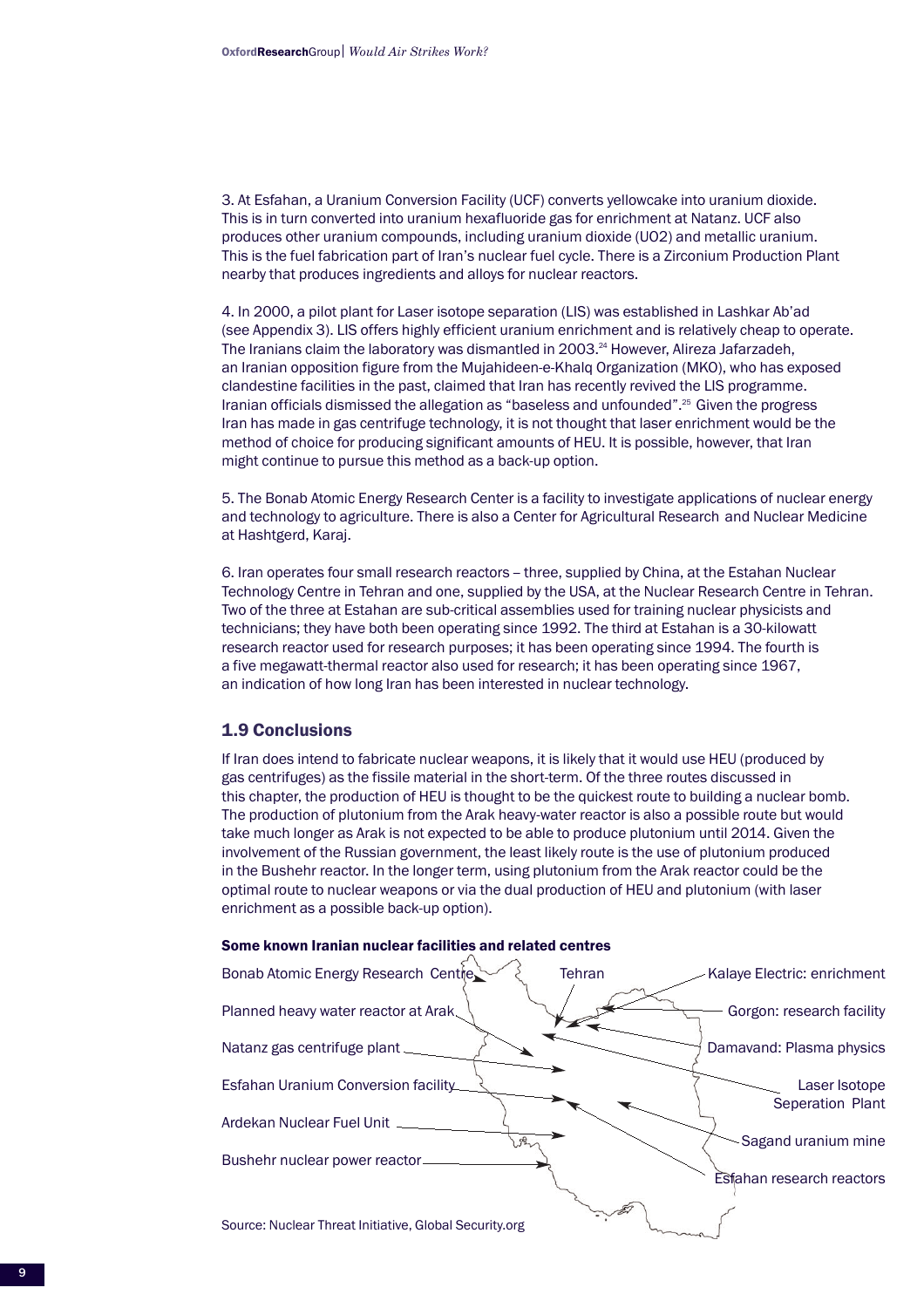# 2 Iran's nuclear capabilities

*"All the nuclear material declared by Iran to the [IAEA] has been accounted for - and, apart from the small quantities previously reported to the Board, there have been no further findings of undeclared nuclear material in Iran. But, because of the inability of the Agency to make progress in resolving the outstanding issues relevant to the scope and nature of Iran's current and past centrifuge enrichment programme, the Agency cannot make any further progress in its efforts to provide assurances about the absence of undeclared nuclear material and activities in Iran."*

#### Mohamed el Baradei, Director General, IAEA26

*"the onus for increased transparency is on Iran."* Based on evidence currently available, it is neither possible to prove or completely rule out allegations that Iran has ambitions to become a nuclear weapons power. Iran has proved unwilling to employ measures going beyond those prescribed by the relevant safeguards agreement. Increased transparency would help gain the trust of the international community; the onus for increased transparency is on Iran. Without this, there will continue to be speculation as to whether Iran has started developing a nuclear weapons programme.

### 2.1 Building a nuclear weapon

In general, the development of new nuclear weapons can be described in six separate stages:

#### *1. Concept*

This involves the design of possible types of weapons, with information gleaned from open and often covert sources, followed by a feasibility study.

#### *2. Prototype design*

Paper and computer studies are conducted to test feasibility further but not directed towards production.

*3. Choice of design* A design is chosen and defined with a view to production.

#### *4. Development engineering*

A detailed design for production is created using computer simulation, non-nuclear and nuclear testing.

#### *5. Production engineering*

The stage in which all tools, equipment and skills are brought together to create the engineering systems needed to build a nuclear weapon.

*6. Production of nuclear weapon* The actual manufacture of a nuclear weapon.

Before stage five, non-nuclear experiments will be undertaken to develop implosion technology using conventional high explosives to compress a sphere (or a series of concentric spherical shells) of HEU or plutonium or both, into a super-critical mass (so that it gives a nuclear explosion). This involves the development of pure conventional high explosives. In addition, experiments and tests will be carried out to develop and test the non-nuclear components of the nuclear weapon.

There is some disagreement between international lawyers as to when a Party to the NPT breaks the Treaty. Some argue that the NPT is only broken once a nuclear weapon ( a device capable of releasing nuclear energy in an uncontrolled manner) has been assembled.<sup>27</sup> Others insist that if there were facts indicating that the purpose of a particular activity was the acquisition of a nuclear explosive device, it would tend to show non-compliance.<sup>28</sup>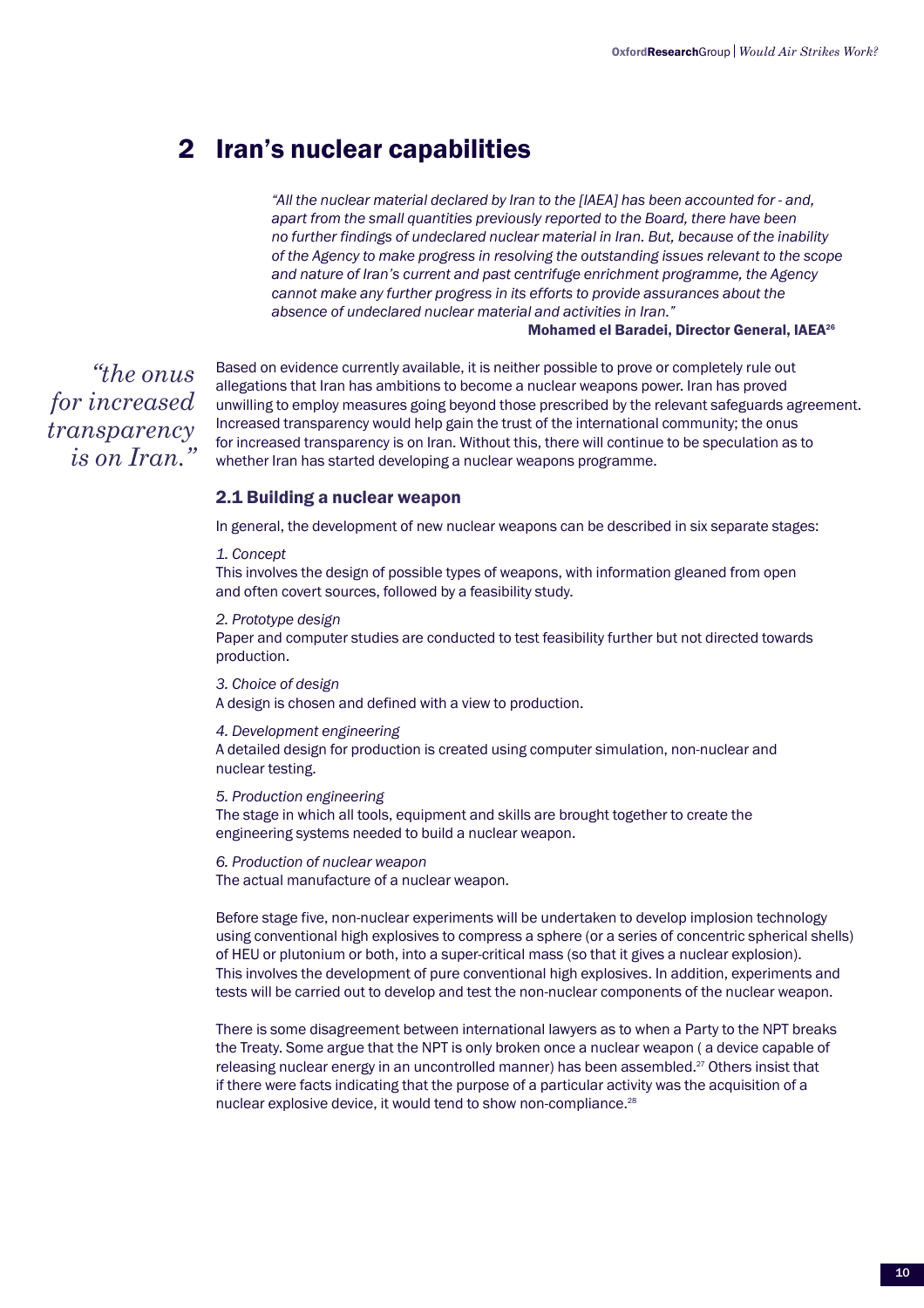Whatever the criteria, when a country embarks on stage four (development engineering), it can be reasonably assumed that it intends to produce nuclear weapons. The resources entailed and the momentum generated by gearing up to stage four indicates a political commitment to building, rather than exploring, a nuclear weapons capability.

# 2.2 Uncertainty could hasten a military attack

*"For some, the absence of reliable intelligence supports the case for the military option"* Like other regional powers with available resources and technology, such as Egypt and Saudi Arabia, it is plausible that Iran has completed stages one, two and three. As yet, there is no firm evidence to suggest that Iran has proceeded to development engineering (stage four) in any serious way. Reportedly, Iran has acquired an implosion-design for a nuclear weapon from A. Q. Khan (the 'father' of Pakistan's nuclear weapons) but, given the open literature available, it would have little difficulty in designing a nuclear weapon itself if it wanted to.<sup>29</sup>

Taking into account the developments Iran has made in its civil nuclear programme, it is likely that Iran has the technical capability to complete stages four and five without much difficulty. Crucially, it could not reach stage six until it produced a significant amount of fissile material - about four or five kg of plutonium or about 20 or 25 kg of HEU. This explains the international political focus on Iran's enrichment capability.

As described in section one, Iran could acquire the fissile material for nuclear weapons using one of two methods: By chemically removing (separating or reprocessing) plutonium or by using HEU produced in its gas centrifuge plant at Natanz.

Making predictions about the dates at which specific nuclear facilities will come into operation, and further estimating how long it would take Iran to produce enough fissile material, is a difficult business. And the absence of hard evidence, to prove or disprove suspicions that Iran is building a nuclear weapons programme or indeed to certify how far it has progressed with its civil nuclear programme, affects political thinking in different ways. For some, the absence of reliable intelligence supports the case for the military option.30

It is known that Iran has made less progress than predicted in its uranium enrichment activities, installing and operating less gas centrifuges than expected.<sup>31</sup> It is not yet operating the first 164-centrifuge cascade at Natanz consistently, producing smaller amounts of low enriched uranium than expected. Despite opening a second cascade (again of 164 centrifuges) at Natanz in October 2006, Iran has not installed as many centrifuge cascades in the Natanz pilot plant as anticipated. In April 2006, IAEA officials expected that, by August 2006, Iran would have installed five cascades at the PFEP, each containing 164 centrifuges.

Still, there are a number of estimates about how long it could take Iran to develop a nuclear weapons capability. The US Director of National Intelligence, John D. Negroponte, told the US Senate Committee on 2 February 2006 that Iran "will likely have the capability to produce a nuclear weapon within the next decade".32 In April 2006, he told *Time* magazine: "Iran is five years away from having a nuclear weapon."33

David Albright, President of the Washington-based Institute for Science and International Security (ISIS) and an authoritative expert on Iran's nuclear programme, writing in the *Bulletin of the Atomic Scientists*, estimates that "Iran is not likely to have enough highly-enriched uranium until 2009".34 According to this rational, taking into account the time needed to convert the HEU into nuclear weapon components, Iran would not have nuclear weapons until 2010 or later.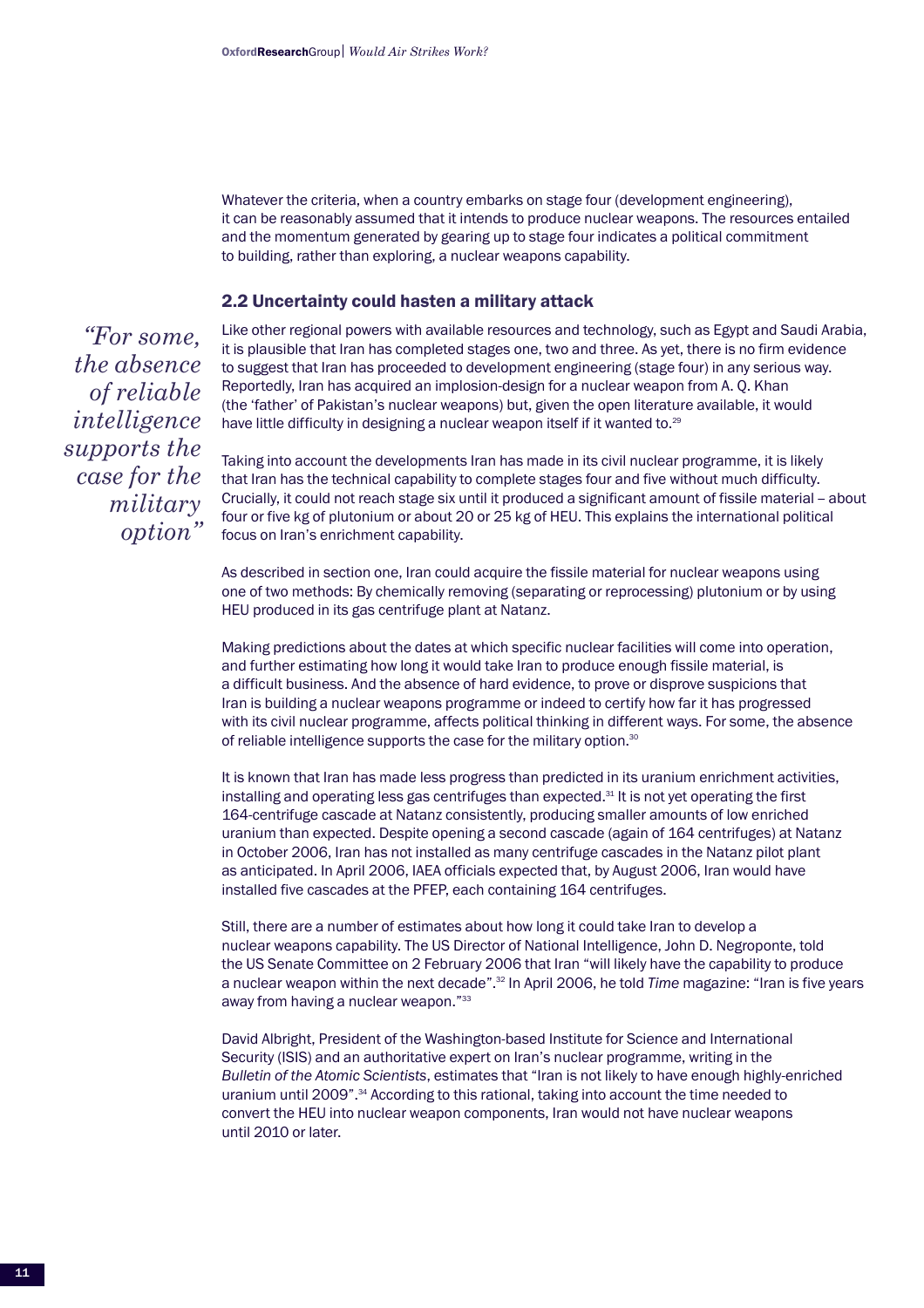It must be emphasised that all estimates are very uncertain. Many details about Iran's technical nuclear capabilities are not known. American officials tend to overstate Iran's capabilities, often for political reasons, arguing the need to 'play it safe'. By comparison, history shows that it usually takes significantly longer to produce nuclear weapons than estimates suggest, a scientific optimism that dates back to the Manhattan Project. There are very good reasons to question those who argue that action is needed before time runs out.

# Possible impact of pre-emptive military strikes 3

Even according to the most conservative assessments, Iran is some years away from having enough fissile material to fabricate its first nuclear weapon. Nevertheless, some within the American and Israeli administrations believe that, if Iran is to be prevented from obtaining a nuclear weapons capability, military action must be taken before it begins to produce fissile material. In practice, this would mean making a pre-emptive air strikes on those facilities that enable or are related to the production of fissile material.

### 3.1 Possible Targets

As far as the nuclear facilities are concerned, at a minimum the Americans would have to attack:

- The Kalaye Electric Company in Tehran that produces components for gas centrifuges and the Teheran Nuclear Research Centre;
- The heavy-water reactor under construction and the heavy-water production plant at Arak;
- The uranium-enrichment facilities at Natanz;
- The uranium-mines and mills at Saghand;
- The research reactors and the UCF at Isfahan; and possibly
- The nuclear-power reactor at Bushehr.

Contemplation of an attack on Bushehr presents a dilemma. If an attack were made after the nuclear reactor became operational, the scale of nuclear contamination could be catastrophic. If it were made before, the risk of harming Russians working at the reactor could result in a serious diplomatic dispute. Yet, if a military strike was designed to remove Iran's routes to enrichment, Bushehr could not be ignored. It is unlikely that the Russians or the IAEA could provide adequate guarantees to convince the US that, in the aftermath of a military strike, facilities at Bushehr could not be diverted, especially if Iran withdrew from the NPT.

It is outside the scope of this report to assess the particularities of a military strike but, merely taking into account the nature and number of targets involved, it is unlikely that it would be a short, limited engagement.

### 3.2 Pre-emptive strikes might fail

The following factors cast doubt as to whether pre-emptive military air strikes could succeed:

- Large number of targets
- Well protected and hidden facilities
- Inadequate intelligence
- Likely survival of technicians and scientists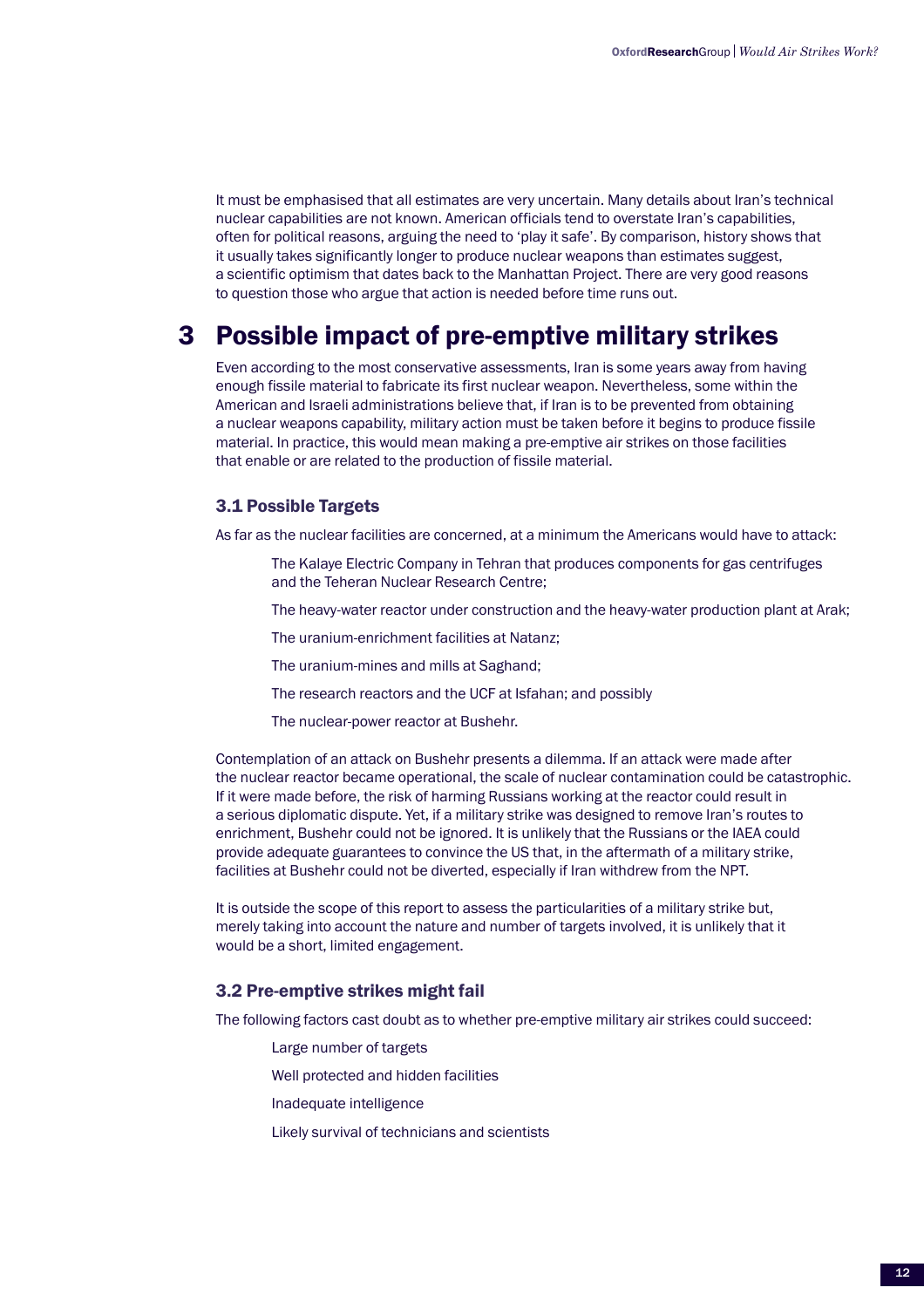*"Each nuclear site contains many targets so that a large number, perhaps many hundreds, of aircraft sorties would be required."*

Each nuclear site contains many targets so that a large number, perhaps many hundreds, of aircraft sorties would be required if all the sites were to be targeted. There is an inherent contradiction in arguments that a military strike could both encompass all key nuclear facilities and be surgical and brief. Furthermore, many of these targets are in built-up, heavily populated areas, increasring significantly the risk of collateral damage and civilian casualties.

It is known that some of the Iranian nuclear facilities are underground. Over the past few years, Iran's Natanz uranium enrichment facility has been buried under more than fifteen metres of reinforced concrete and soil. According to Colonel Sam Gardiner: "There is evidence that similar hardening is taking place at other facilities, and there is some evidence of facilities being placed inside populated areas."35

Added to this, there is a real possibility that Iran has constructed secret facilities in anticipation of a military strike. It is also conceivable that Iran has built false targets; installations that appear to hold nuclear facilities but in fact act as decoys. With inadequate intelligence, it is unlikely that it would be possible to identify and subsequently destroy the number of targets needed to set back Iran's nuclear programme significantly.

Finally, unless Iran's scientific and technological know-how was eliminated, it would only be a matter of time before technicians reconstructed its nuclear programme. It is anticipated that many key personnel could survive military strikes. And, as Section Four demonstrates, there would be options open to Iran to rebuild nuclear facilities in a relatively short period of time.

The wars in Iraq and Afghanistan are overstretching American military forces and it is highly unlikely that any military attack on Iran would involve a ground invasion. Given the convincing case that air strikes alone could not destroy Iran's nuclear capability, it is possible that a military strike on Iran would be counter-productive. They may fail to achieve the stated aim of significantly setting back Iran's nuclear programme, and instead harden the Iranian commitment to building a bomb in the shortest possible time.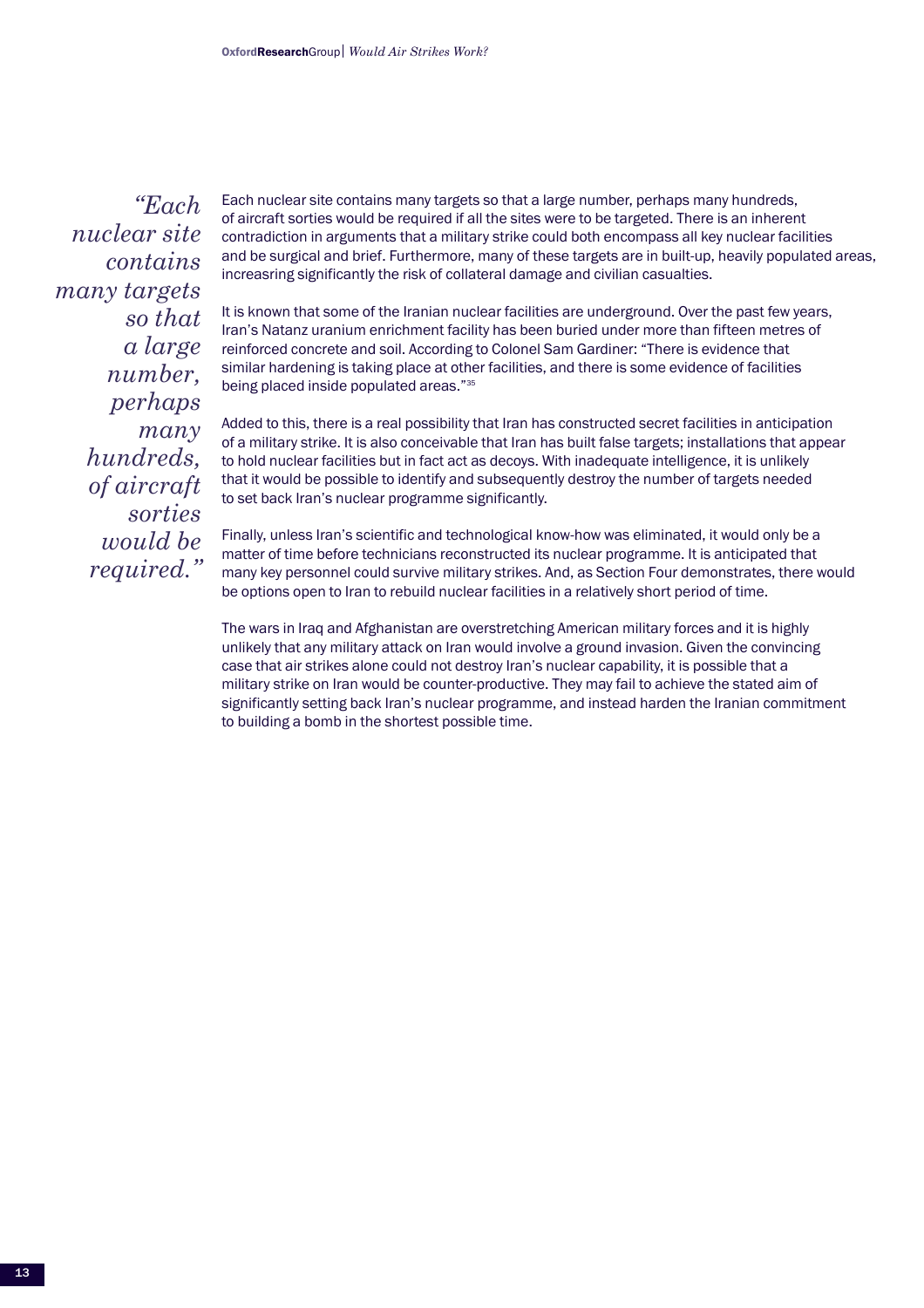# Building a nuclear weapon in the aftermath

#### 4 of a military attack

*"With regard to Iran, there is no reason to believe that an attack on the facilities in Bushehr, Arak, or Natanz would have any different consequence than the Osirak example. Such an attack would likely embolden and enhance Iran's nuclear prospects in the long term. In the absence of an Iranian nuclear weapon program, which IAEA inspectors have yet to find, a preemptive attack by the United States or Israel would provide Iran with the impetus and justification to pursue a full blown covert nuclear deterrent program, without the inconvenience of IAEA inspections. The most troubling aspect of such a scenario is that, unlike Iraq in 1981, Iran is not dependent on foreign imports for nuclear technology and already has available the raw materials, and most of the designs and techniques, required to pursue a nuclear weapons program. Iran has the necessary know-how and has already produced every stage of the nuclear fuel cycle."*

Sammy Salama and Karen Ruster, "A Preemptive Attack on Iran's Nuclear Facilities: Possible Consequences". *Centre for Non-proliferation Studies*, 12 August 2004.36

# 4.1 Recovery time

It has been estimated by some that military strikes could set back Iran's nuclear programme by two or three years or, optimistically, destroy it altogether.<sup>37</sup> There are several reasons to dispute this.

As discussed above, a military attack on Iran's nuclear facilities could kill a number of nuclear scientists and engineers, and may be designed partly to do just that, but it is very unlikely to destroy Iran's nuclear knowledge base completely. In time, surviving scientists would be able to repair damage done to nuclear facilities, or rebuild them completely, and resume the nuclear programme.

Furthermore, it is to be expected that the Iranian population, including the scientific community, would unite around the current government and support any subsequent moves to attain a nuclear weapon for deterrent purposes. If Iran stood by threats to withdraw from the NPT, putting an end to IAEA inspections, there would be little prospect of international or domestic containment. Added to this, Iran is in the strong position of having the raw materials needed to resume a nuclear weapons programme.

It is conceivable that, if the Iranian regime took the political decision to change the nature of its nuclear programme and embark on a crash nuclear programme, i.e. committing itself fully to building a nuclear weapon in the aftermath of an attack – using all available assets, including damaged nuclear equipment and materials, and purchasing additional supplies on the black-market -it could achieve this in less than two or three years.

*It should be clarified that this would be a crash military programme -to secure a nuclear weapon by any means incomparable to the industrial scale nuclear programme that Iran is developing at present.*

As stated previously, most estimates predict that if Iran continues along the current trajectory, it will take at least five years to build a bomb. If so, pre-emptive strikes far from buying a significant amount of additional time might actually speed up Iran's progress towards obtaining a nuclear weapon and, in turn, shut down diplomatic possibilities for the future.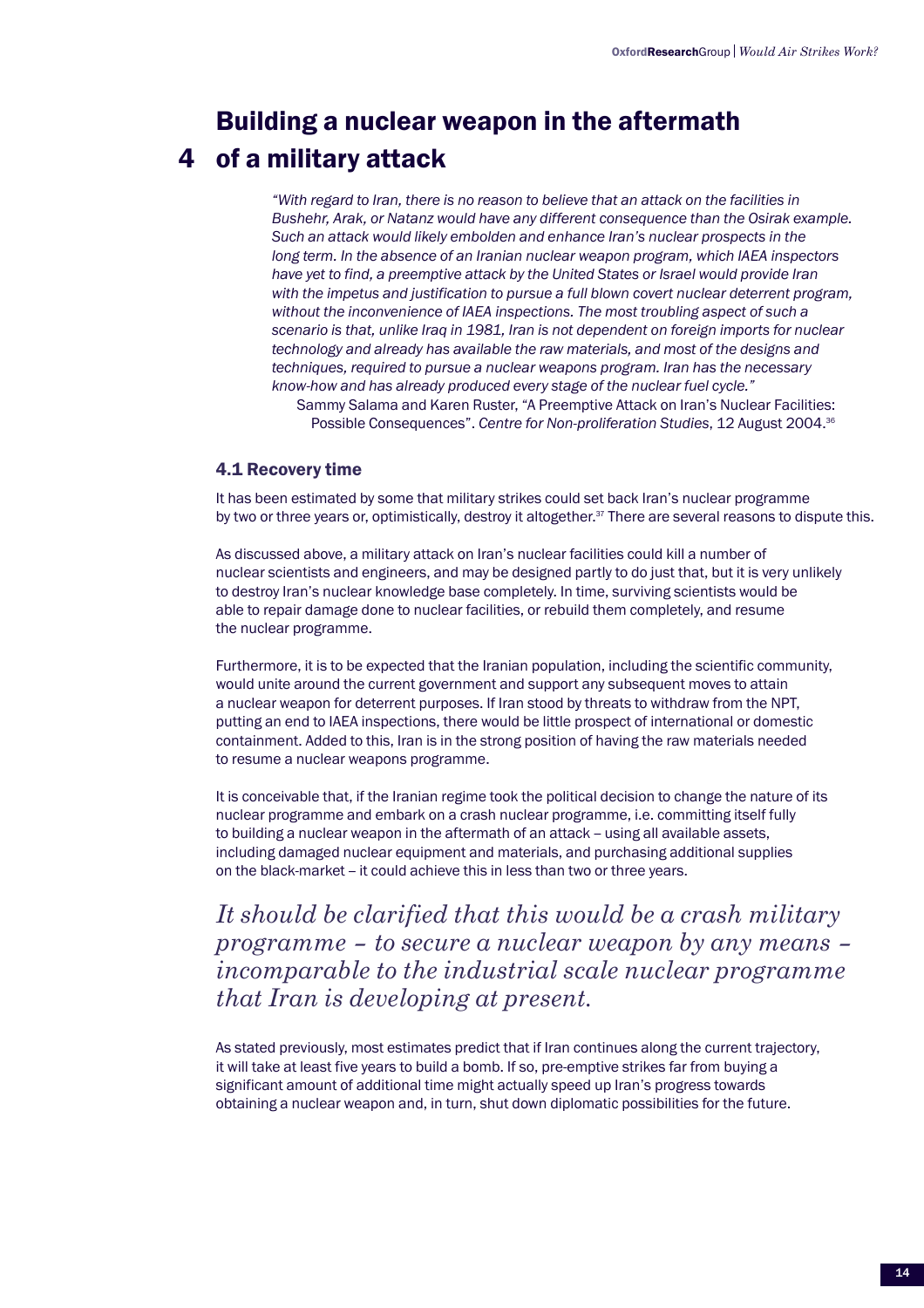# 4.2 Rebuilding

In the unlikely event that all Iran's known nuclear facilities were destroyed in a military attack, it could re-establish a nuclear weapons programme:

- Using stored, fresh nuclear fuel to produce HEU in a small centrifuge facility to fabricate a nuclear weapon; or
- If either the Bushehr or Arak reactors were operational at the time of an attack, chemically removing plutonium from any irradiated reactor fuel elements that survive the strike and using it to fabricate a nuclear weapon (as detailed in Section One, a smaller quantity of plutonium compared to HEU is needed to construct a nuclear weapon).

This process could be hastened if:

- Iran has a stock of uranium hexafluoride concealed at a secret facility, it would then be possible to produce HEU in a relatively short time and resume its nuclear programme;
- Iran has secretly constructed a small primitive reactor, fuelled with natural uranium, to produce plutonium for nuclear weapons; or
- Iran purchased fissile material from the nuclear black market.

The US Congressional House Select Committee on Intelligence Policy admitted that the US intelligence agencies have inadequate intelligence on Iranian nuclear facilities; increasing the likelihood that, if Iran has constructed secret facilities, they will remain undiscovered, even after a military strike.

Iran has threatened to withdraw from the NPT if it is attacked. Article X of the NPT states that:

*"Each Party shall in exercising its national sovereignty have the right to withdraw from the Treaty if it decides that extraordinary events, related to the subject matter of this Treaty, have jeopardized the supreme interests of its country. It shall give notice of such withdrawal to all other Parties to the Treaty and to the United Nations Security Council three months in advance. Such notice shall include a statement of the extraordinary events it regards as having jeopardized its supreme interests".*

If Iran were to withdraw from the NPT, its safeguards agreement with the IAEA would then no longer be in force. With no more inspections of nuclear facilities by IAEA inspectors, the international community would have no knowledge of, or control over, Iran's nuclear activities. If it decided to do so, Iran could then pursue a nuclear-weapon programme without any international monitoring.

# 4.3 The relevance of Bushehr

The fresh nuclear fuel at the Bushehr reactor would be a considerable help to Iran if it chose to start or re-establish a nuclear weapons programme after a military attack. This fuel will contain uranium enriched to about 3.5%in uranium-235. As described in an authoritative report by the *Nonproliferation Policy Education Centre*, if the fuel pellets of fresh light-water reactor fuel are used, the needed capacity for a gas centrifuge plant to produce HEU for use in nuclear weapons would be reduced "by a factor of five". The report points out that low-enriched uranium reactor fuel "is about 80% of the way to HEU. It takes comparatively little additional 'separative work' to upgrade low-enriched uranium to HEU."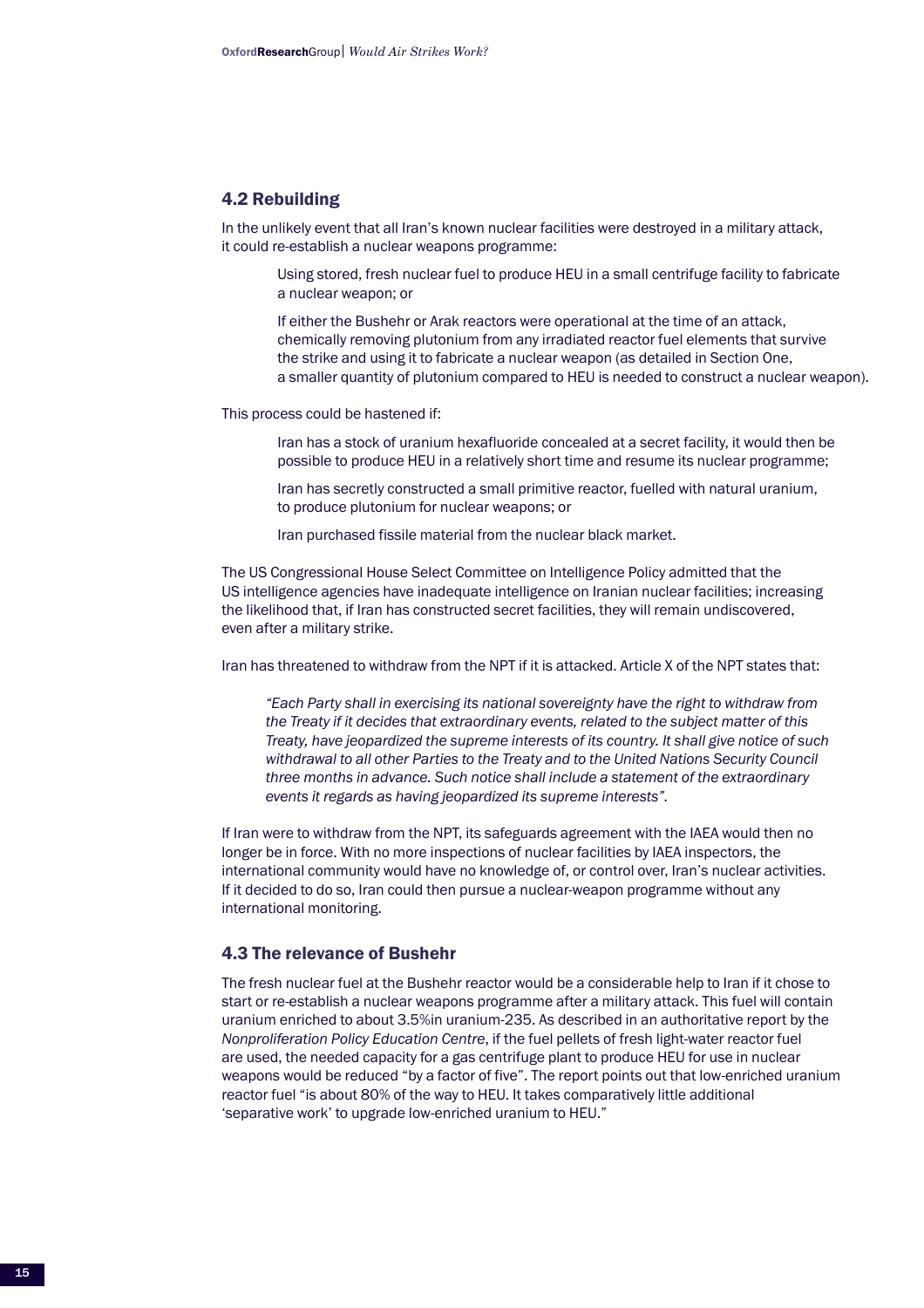*"With the option of military action still on the table, Iran has presumably made preparations to protect its nuclear programme "* This means that Iran could use the low-enriched uranium fresh fuel, supplied for the Bushehr reactor, to produce HEU for use in nuclear weapons. Iran would need a relatively small number of centrifuges to do this and it is conceivable that, if stowed in secure storage, a small number could survive a military attack.

The operators of a nuclear-power reactor normally refuel the reactor in three fuel cycles; about one third of the fuel is replaced with fresh fuel about every 18 months. The *Nonproliferation Policy Education Centre* explains that "about a year after a light-water reactor of the size Iran has brought on line, as much as 60 Nagasaki bombs' worth of near-weapons grade material (i.e. plutonium) could be seized and the first bomb made in a matter of weeks."

We know that Iran has had experience in plutonium chemistry. It could separate the plutonium from the seized fuel elements. The effectiveness and reliability of a nuclear weapon made from this reactor-grade plutonium would be similar to that of nuclear weapons made from weapon-grade plutonium.39

The plutonium in fuel elements that had been irradiated for longer periods could be separated from the elements in a similar way. It is extremely unlikely that all the fresh and irradiated fuel elements would be destroyed completely in an air attack. The same arguments apply to the heavy-water research reactor at Arak, but this is not expected to be operational until several years after Bushehr.<sup>40</sup>

# 4.4 A nuclear crash programme

It is possible to make general estimates of how long it would take Iran to start producing fissile material for nuclear weapons in the aftermath of a military strike. With the option of military action still on the table, Iran has presumably made preparations to protect its nuclear programme from attack and to enable it to resume operations as quickly as possible.

The time taken to do this would depend on:

- Whether Iran is building a clandestine facility to enrich uranium and, if so, what stage they are at and how rapidly it can be finished;
- What stocks of uranium hexafluoride Iran has and what amount of the material can be accumulated;
- Whether Iran has a stock of gas centrifuges or components for centrifuges and how soon centrifuges could be put into operation; and
- If the Bushehr reactor is operating, whether Iran has built a clandestine chemical plant to remove plutonium from irradiated fuel elements.

The argument that military strikes would set back Iran's nuclear facilities by two or three years is based on the following assumptions:

- A military strike would disable the key components of Iran's nuclear programme
- Without these key components Iran would be without the means to build a nuclear weapon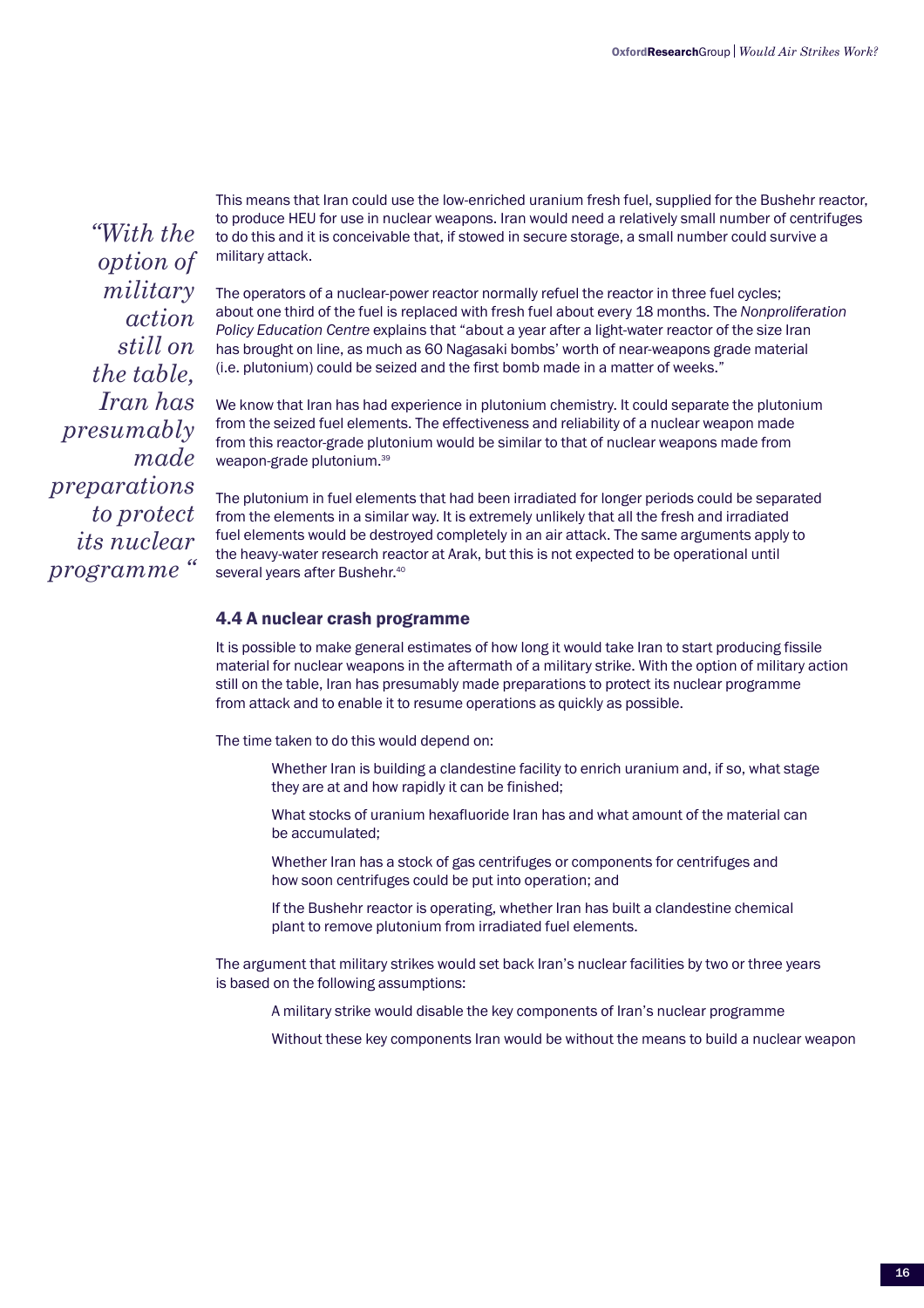*"A military attack would not destroy all the irradiated fuel elements completely. Some could be salvaged."*

This argument can be questioned by reference to the following plausible scenarios:

(1) *Clandestine facilities* Given Iran's stated plans in 2006 to install 3000 centrifuges at Natanz, it can be reasonably assumed that Iran has component parts for many more centrifuges than are operating currently. A clandestine Iranian enrichment facility, prepared in advance, containing say, 6,000 P-1 centrifuges could produce about 20 kg of highly enriched uranium in three months, enough for a nuclear weapon. If P-2 centrifuges were available, the time could be reduced to about six weeks. The larger the number of centrifuges used, the shorter the time taken to produce sufficiently highly enriched uranium.

Obviously, the time required to get a clandestine enrichment operation up to speed would depend upon the extent of prior preparations. Under clandestine conditions and unlike the current programme, Iran could seek outside technical and material support to overcome difficulties. The extent to which a decision to accelerate a clandestine programme would change the nature of Iran's nuclear programme should not be underestimated. People forget that the Manhatten Project produced a nuclear weapon in four years from a much lower level of scientific and technical understanding.

(2) *Bushehr* If the Bushehr nuclear-power reactor were operating, there would be enough plutonium in four spent fuel assemblies to produce a nuclear weapon. In the event of a military strike on Bushehr, Russian oversight would be lifted. The Iranians could remove the plutonium from these assemblies in a small chemical facility built for the purpose. This could be done relatively quickly - within a few weeks.

A military attack would not destroy all the irradiated fuel elements completely. Some could be salvaged. However, it must be emphasised once again that to bomb the Bushehr reactor after it has started operating would have catastrophic consequences; it would create a second Chernobyl that would contaminate the region and far beyond.

(3) Furthermore, Iran could acquire weapon-usable nuclear material (plutonium or HEU) illicitly on the nuclear black-market. Because the amount of fissile material needed for each nuclear weapon is small (the size of an orange, in the case of plutonium) it would not be difficult to smuggle it into Iran. Iran may also be able to acquire weapon-usable fissile material from another country.

Therefore, it is possible that a military attack on the Iranian nuclear programme would not delay it by a significant time period if, as expected, the Iranians anticipated a military attack, made preparations for a rapid recovery and, after it, withdrew from the NPT and undertook a post-attack crash programme to acquire nuclear weapons.In fact, if Iran devoted maximum effort and resources to building a nuclear weapon post military strikes, it could achieve this in less than two years.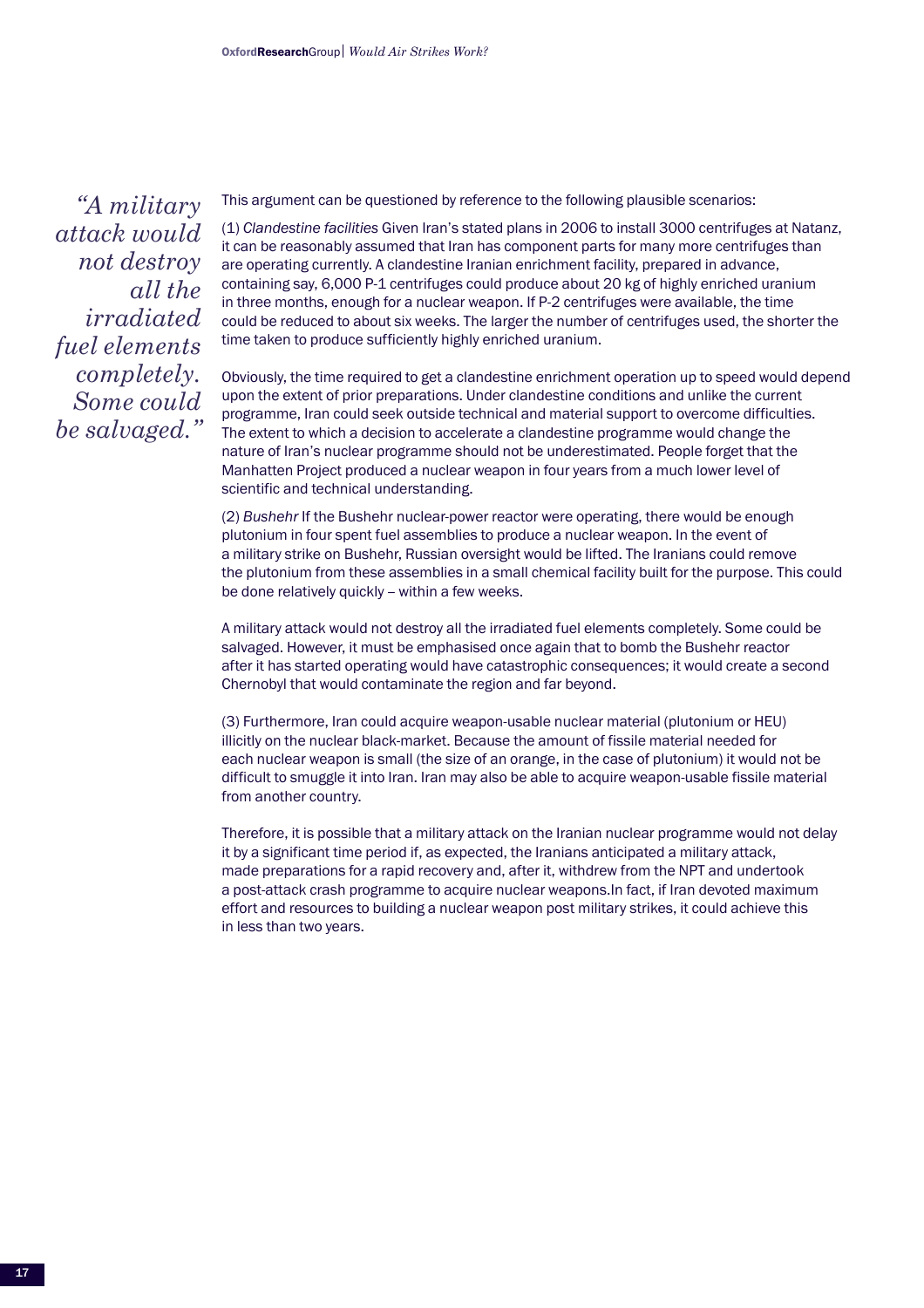# **Conclusion**

If Iran is moving towards a nuclear weapons capability at present, it is doing so relatively slowly. In theory, military attacks on the centrifuge plant at Natanz and the Bushehr reactor could set back progress towards this goal. However, this assumes that Iran will continue to work at a similar pace post- as pre-military action.

In the aftermath of a military strike, and if Iran devoted maximum effort and resources to building one nuclear bomb, it could achieve this in a relatively short amount of time: less than the two years muted as the time military strikes would set back its current programme. The argument that military strikes would buy needed time is flawed. It does not take into account the time already available to pursue diplomacy; it inflates the likelihood of military success and underplays the possibility of hardened Iranian determination leading to a nuclear crash programme. Post military attacks, it is possible that Iran would be able to build a nuclear weapon and would then wield one in an environment of incalculably greater hostility.

*In the long-term, Iran cannot be deterred from attaining a nuclear weapons capability by bombing its facilities, and presumably continuing to do so if Iran reconstitutes its programme.*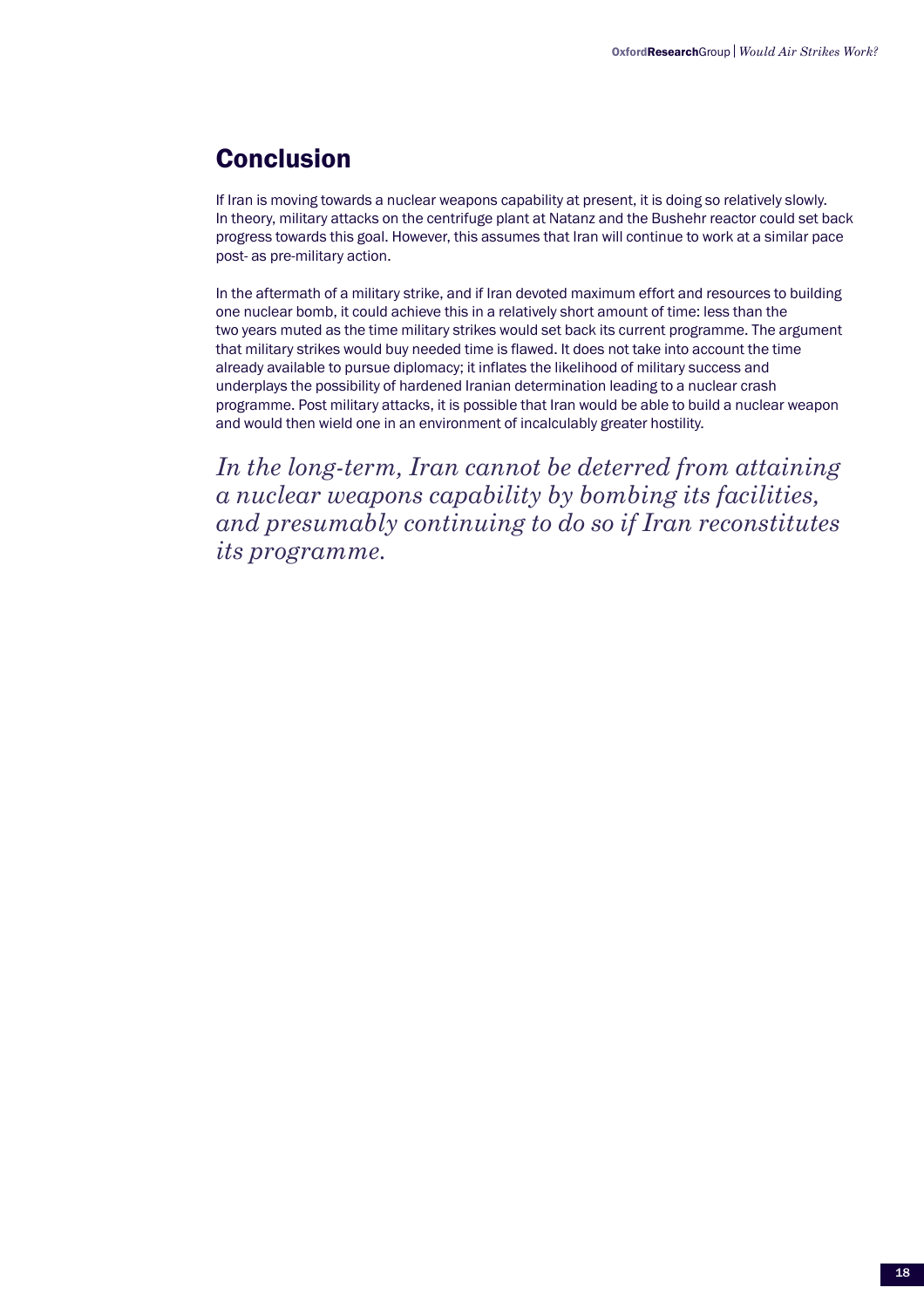### References

1. Bushehr - Background - Globalsecuirty.org. http://www.globalsecurity.org/wmd/world/iran/bushehr-intro.htm

2. FAS (Federation of American Scientists) - Bushehr http://www.fas.org/nuke/guide/iran/facility/bushehr.htm

3. ECKEL, M (2006). Russian Fuel to Be Sent to Iranian Plant, *The Washington Post*. www.washingtonpost.com/wpdyn/content/article/2006/09/26/AR2006092600501.html

4. Statement by H.E. Mr. G. Ali Khoshroo, Deputy Foreign Minister for Legal and International Affairs, Second Session of the Prepcom for the 2005 NPT Review Conference, 29 April 2003.

5. IAEA Information Circular - TREATY ON THE NON-PROLIFERATION OF NUCLEAR WEAPONS. http://www.iaea.org/Publications/Documents/Infcircs/Others/infcirc140.pdf

6. "Implementation of the NPT Safeguards Agreement in the Islamic Republic of Iran." IAEA Board of Governors Report. GOV/2003/75 10 November 2003. p.9.

7. Scheinman, L (2005). "War or Peace? The Nuclear Energy Dilemma." *The John Hopkins School of Advanced International Studies* www.sais-jhu.edu/pubaffairs/publications/saisphere/winter05/scheinman.html

8. Barnaby, F (2006). Iran's nuclear activities. *Oxford Research Group*. www.oxfordresearchgroup.org.uk/publications/briefings/IranNuclearMar06.pdf

9. Iran Continues Path to Enrichment; Energy Contracts Flood Tehran with Billions. Vital Perspectives: clarity on the Middle East. http://vitalperspective.typepad.com/vital\_perspective\_clarity/iaea/index.html

10. CNSNews.com - Don't Delay on Dealing With Iran, Israel Warns. www.cnsnews.com/ViewForeignBureaus.asp?Page=/ForeignBureaus/archive/200604/INT20060411e.html

11. Victor Gilinsky, Marvin Miller, and Harmon Hubbard, "A Fresh Examination of the Proliferation Dangers of Light Water Reactors". *The Nonproliferation Policy Education Center*, 22 October 2004.

12. Barnaby, F (2006). "Iran's nuclear activities". *Oxford Research Group*.

13. Richard Stone, "Iran's Trouble With Molybdenum May Give Diplomacy a Second Chance". *Science*, Vol. 311, p.158, 13 January 2006.

14. Squassoni, S (2006). "CRS Report for Congress: Iran's Nuclear Program: Recent Developments". pp 12-13. http://66.102.9.104/search?q=cache:TCb3-BFQpHkJ:fpc.state.gov/documents/organization/64891.pdf+Arak+reactor,+operational+until+2011&hl=en&gl=uk&ct=clnk&cd=2&client=firefox-a

15. Barnaby, F (2006). "Iran's nuclear activities". *Oxford Research Group*.

16. Ibid.

17. Ibid.

18. "Iran's Russia-built atomic plant to start up Sept '07". Reuters, 8 September 2006.

19. Sokolski, H and Clawson, P (2004). "Checking Iran's nuclear ambitions". pp28-30. www.strategicstudiesinstitute.army.mil/pdffiles/PUB368.pdf

20. Ibid.

21. Ibid.

22. Barnaby, F (2006). "Iran's nuclear activities". *Oxford Research Group.*

23. Ibid.

24. Ibid.

25. Breit, M (2003). Fact sheet: Iran's programs to produce plutonium and enriched uranium. *Carnegie Endowment for International Peace*. http://www.iranwatch.org/privateviews/CEIP/perspex-ceip-iransprograms-120103.htm

26. "Iran has secretly revived program to enrich uranium using laser technology, Iranian opposition figure says", *The Associated Press*, 14 September 2006.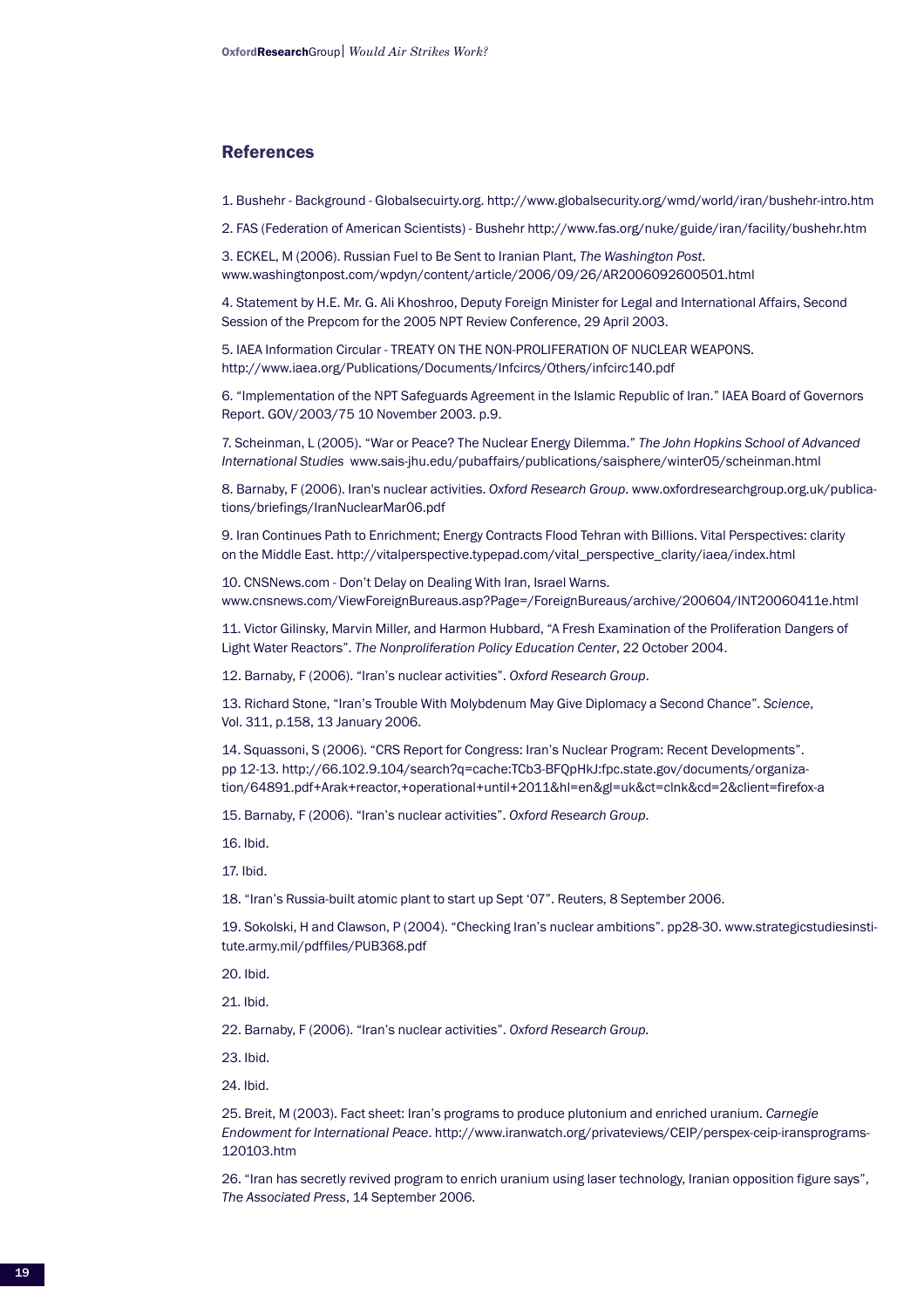27. Mohamed el Baradei speaking to the IAEA General Conference, 18-22 September 2006.

28. Article 5 of the treaty for the Prohibition of Nuclear Weapons in Latin America (the Tlatelolco Treaty) states that "… a nuclear weapon is any device which is capable of releasing nuclear energy in an uncontrolled manner and which has a group of characteristics that are appropriate for warlike purposes."

29. The Foster criterion, which was utilized during NPT negotiations, states: "Facts indicating that the purpose of a particular activity was the acquisition of a nuclear explosive device would tend to show non-compliance. (Thus the construction of an experimental or prototype nuclear explosive device would be covered by the term 'manufacture' as would be the production of components which could only have relevance to a nuclear explosive device."

30. Dan Stober, "The Nth Country experiment showed that three post-docs with no nuclear knowledge could design a working atom bomb", *The Bulletin of the Atomic Scientists*, Vol. 59, No. 2, March/April 2003, pp.56-63

31. Sam Gardiner, "The End of the 'Summer of Diplomacy': Assessing U.S. Military Options on Iran", *The Century Foundation*, 16 March 2006.

32. Fitzpatrick, M (2006). "How close is Iran to building a nuclear weapon? And what can the US do to stop it?"*Prospect Magazine.*www.prospect-magazine.co.uk/article\_details.php?id=7488

33. Albright, D and Hinderstein, C (2006). "The Clock is Ticking, But How Fast?" *The Institute for Science and International Security* (ISIS).

34. *Time Magazine*, Vol. 168, No. 14, 25 September 2006, p31.

35. David Albright, "When could Iran get the Bomb", *The Bulletin of Atomic Scientists*. July/August 2006, p28-33.

36. Sam Gardiner, op cit.

37. Sammy Salama and Karen Ruster, "A Preemptive Attack on Iran's Nuclear Facilities: Possible Consequences", *Centre for Non-proliferation Studies*, 12 August 2004. http://cns.miis.edu/pubs/week/040812.htm

38. DUFFY, M (2006). "What would war look like?" *TIME*. www.time.com/time/magazine/article/0,9171,1535817,00.html

39. NPEC Report Challenges Wisdom of Letting Iran Operate Bushehr. *The Nonproliferation Policy Education Center.*

www.npecweb.org/Frameset.asp?PageType=Single&PDFFile=Report041020%20LWR%20-%20fax%20broadcast&PDFFolder=Reports

40. Victor Gilinsky, Marvin Miller, and Harmon Hubbard, "A Fresh Examination of the Proliferation Dangers of Light Water Reactors", *The Non-proliferation Policy Education Center*, 22 October 2004.

41. Arak - Globalsecurity.org http://www.globalsecurity.org/wmd/world/iran/arak.htm

42. Richard L. Garwin, "Reactor-Grade Plutonium Can be Used to Make Powerful and Reliable Nuclear Weapons", *Council of Foreign Relations*, 26 August 1998.

43. J. Carson Mark, "Explosive Properties of Reactor-Grade Plutonium", *Science and Global Security*, 4, p111-128,1993.

44. "Final Nonproliferation and Arms Control Assessment of Weapons-Usable Fissile Material Storage And Excess Plutonium Disposition Alternatives", *U.S. Department of Energy,* p66-68, 13 January 1997. http://twilight.saic.com/md/docs

45. "Blix Says IAEA Does Not Dispute Utility of Reactor-Grade Pu for Weapons", p8, *Nuclear Fuel,* November 12 1990.

46. Bunn, M (1999). "Enabling A Significant Future For Nuclear Power: Avoiding Catastrophes, Developing New Technologies, Democratizing Decisions -- And Staying Away From Separated Plutonium." http://bcsia.ksg.harvard.edu/publication.cfm?program=STPP&ctype=book&item\_id=2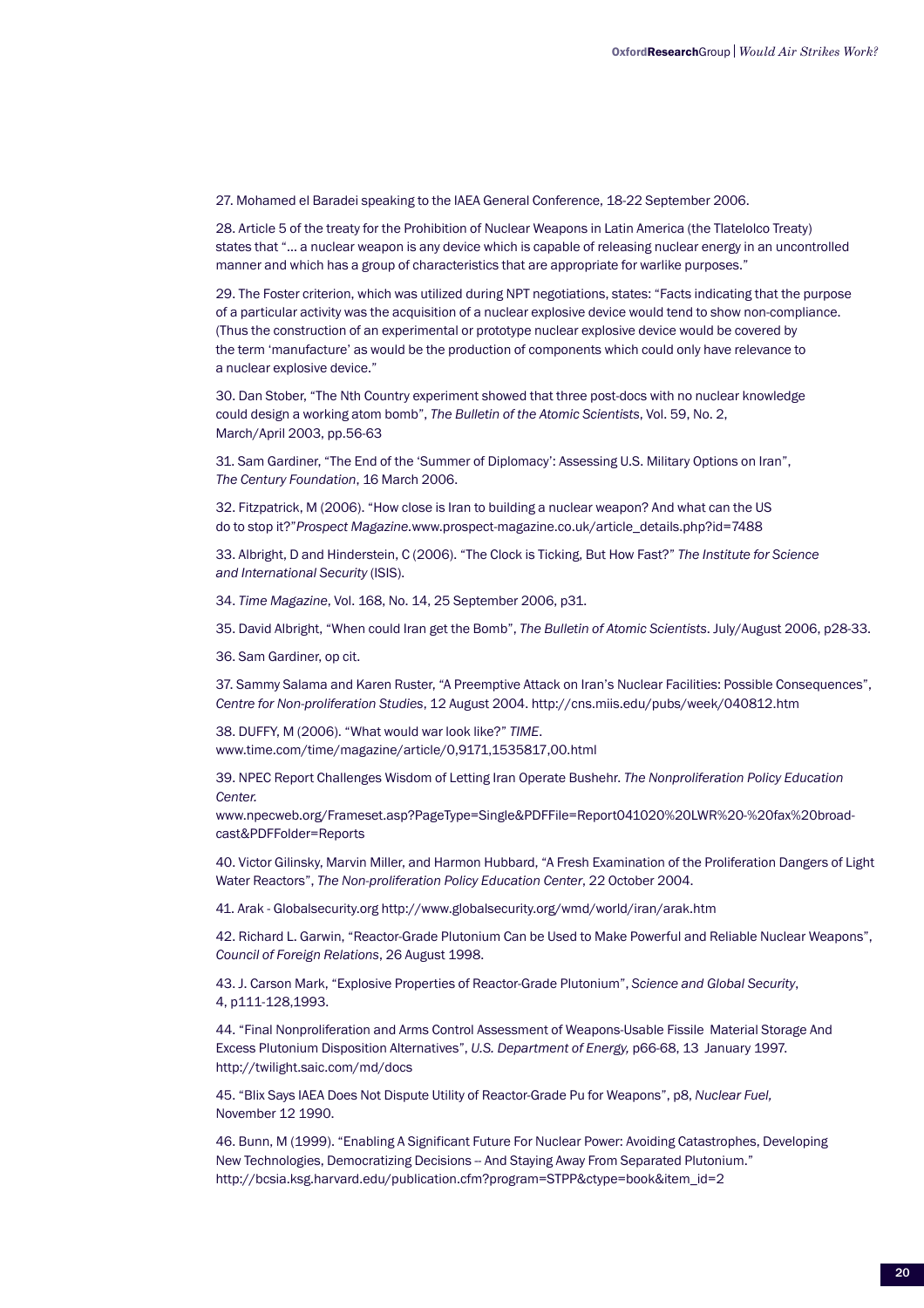# APPENDIX I

### Uranium enrichment

In every thousand atoms of naturally occurring uranium there are only 7 atoms of uranium-235; the other 993 are atoms of uranium-238. This concentration of uranium-235 is too low to produce the super-critical mass needed to generate a fission chain reaction in a nuclear weapon. Therefore, the concentration of uranium-235 in uranium is increased in a process called enrichment.

The extent of the enrichment depends on the purpose for which the uranium is required. Some military reactors used to produce plutonium for use in nuclear weapons are fuelled with natural uranium and use no enriched uranium. Commercial nuclear-power reactors use uranium enriched to about 4% in uranium-235. For use in a fission nuclear weapon, uranium is enriched to more than 90%.

Uranium-235 and uranium-238 are chemically identical and so it is necessary to use a physical method to separate and enrich them. The difference between the two isotopes is that the nucleus of a uranium-238 atom contains three more neutrons than the nucleus of a uranium-235 atom, giving a minute difference in the weight of the atoms. This difference can be used to separate (enrich) the isotopes in gas centrifuges.

For the enrichment of uranium, gas centrifuges use a uranium gas - uranium hexafluoride - that is a solid at room temperature. This is converted into a gas by heating it to a temperature of about 64°c.

Pure uranium hexafluoride is obtained by converting yellowcake in a chemical plant called a conversion plant. The conversion plant produces pure uranium hexafluoride.

The gas centrifuge method of enriching uranium uses a rapidly spinning centrifuge to separate the uranium-235 atoms from uranium-238 atoms. The centrifuge consists of a cylindrical drum that rotates at very high speeds.

The heavier uranium-238 concentrates at the outer radius of the drum and is made to flow in one direction. The uranium-235 is enriched near the central axis of the drum and is made to flow in the opposite direction. The enriched uranium-235 is collected through an exit orifice.

The separation of the uranium isotopes at each stage in a centrifuge plant is very small. Therefore, a centrifuge plant contains a very large number of centrifuges, constructed in a cascade to achieve a useful output of enriched uranium. The slightly enriched uranium-235 from the first centrifuge in the cascade is fed into the input nozzle of the next centrifuge, the slightly more enriched uranium-235 from the second centrifuge, is fed into the third centrifuge and so on. Arranging the very large number of centrifuges and the flow of uranium hexafluoride gas through them is a complex process.

The requirements for the materials used in the construction of gas centrifuges are very demanding. In particular, the outer casing of the drum and the rotor bearings must be made from a material with a high tensile strength. A centrifuge plant can be built up in stages, step by step, as demand for enriched uranium dictates.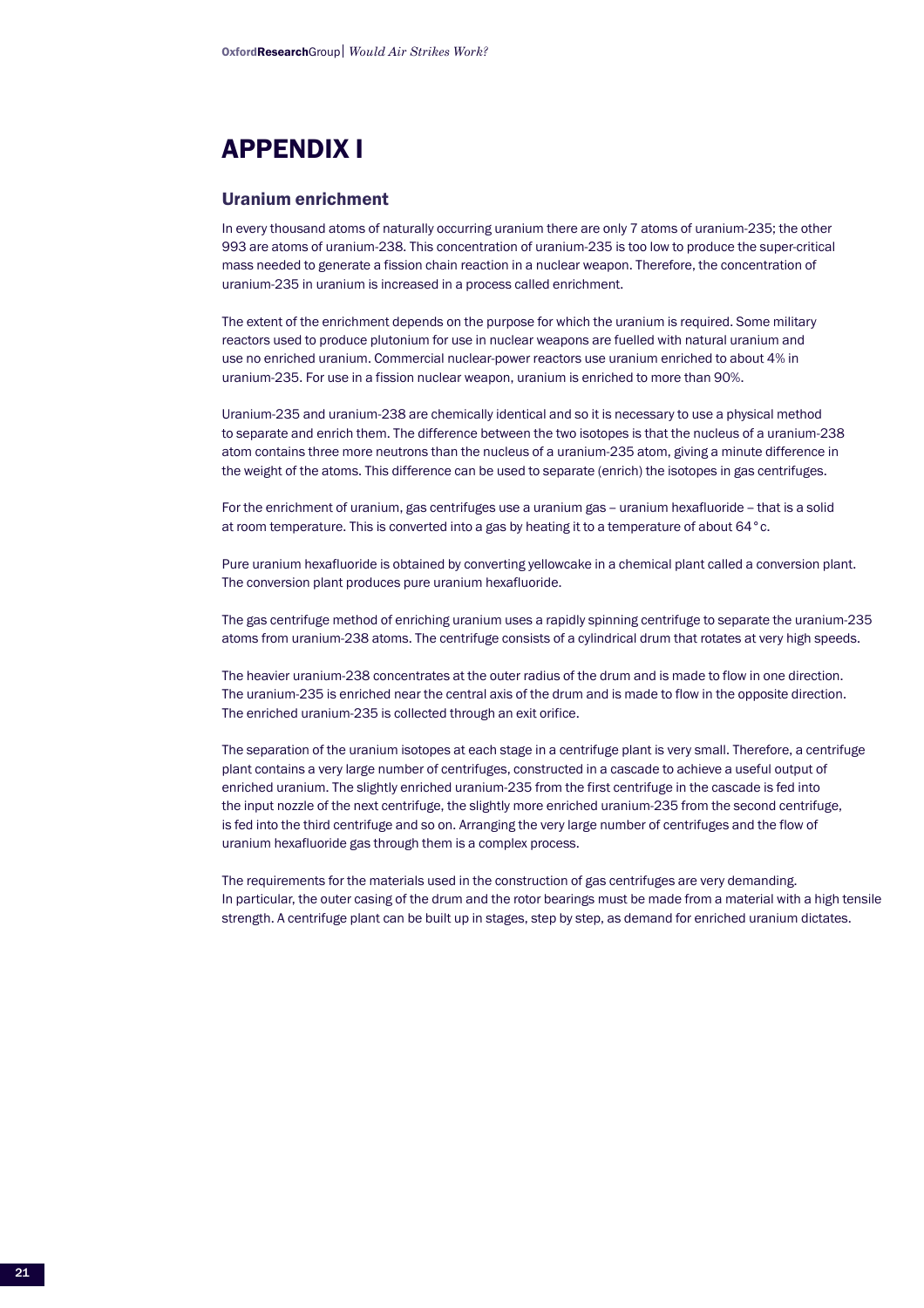# APPENDIX II

# The use of plutonium produced in a civil nuclear-power reactor to

### fabricate nuclear weapons

In a civil nuclear reactor, generating electricity, plutonium is inevitably produced. Reactor-grade plutonium (R-Pu) will generally consist of 60% of the isotope plutonium-239, 24% plutonium-240, 9% plutonium-241 and 1% plutonium-238. Plutonium produced in plutonium-production reactors - used to produce plutonium specifically for nuclear weapons (W-Pu) – will generally consist of at least 93% of plutonium-239 and less than 7% plutonium-240.

Eminent and highly competent physicists, with extensive knowledge of the characteristics and production of nuclear weapons such as Richard L. Garwin,<sup>41</sup> Theodore Taylor, J. Carson Mark, Harold M. Agnew, Wolfgang K. H. Panofsky and Michael M. May have stated that effective nuclear weapons can be fabricated from reactor-grade plutonium.

Carson Mark, the head of the Theoretical Division at the Los Alamos National Laboratory for many years, stated: "The difficulties of developing an effective design of the most straightforward type are not appreciably greater with reactor-grade plutonium than those that have to be met for the use of weapons-grade plutonium".<sup>42</sup>

The US Department of Energy has also warned about the weapon-usability of R-Pu,<sup>43</sup> as did Hans Blix when he was Director General of the International Atomic Energy Agency.<sup>44</sup>

In fact, as Matthew Bunn of Harvard University explained at an International Atomic Energy Agency conference in Vienna in June 1997, it may actually be easier for a terrorist group or a small country to make a nuclear weapon from R-Pu than from W-Pu because no neutron generator would be required to initiate the explosion.45 A neutron from spontaneous fission of Plutonium-240 would initiate it instead.

A major difference between reactor-grade and weapon-grade plutonium is that the critical mass (the minimum amount needed to sustain a fission chain reaction and produce a nuclear explosion) of a bare sphere of R-Pu is thirteen kilograms compared with ten kilograms for W-Pu (both for alpha-phase metal with a density of 19.6 grams per cubic centimetre). This means that about 30% more R-Pu is needed than W-Pu to fabricate a nuclear weapon.

### Iran's experiments with plutonium

If plutonium is produced in the heavy water reactor planned at Arak and used to produce nuclear weapons, it will be necessary to chemically separate the plutonium from the irradiated reactor fuel elements. Similarly, if Iran decided to use plutonium produced in the Bushehr nuclear-power reactor in nuclear weapons, it would need to separate the plutonium from the unused uranium and fission products in the fuel elements. Therefore, the experiments performed by the Iranians in plutonium separation are significant.

The Iranian government acknowledged to the IAEA that it irradiated uranium dioxide targets with neutrons in the Tehran Research Reactor and subsequently chemically separated the plutonium produced in the targets. According to the Iranians, only a small amount of plutonium was separated.

Removing plutonium from spent reactor fuel elements (known as reprocessing) is straightforward chemistry. The elements are very radioactive and adequate shielding against radiation is required. The PUREX (an acronym standing for plutonium and uranium recovery by extraction) process is the standard chemical method for reprocessing. Unused uranium, plutonium, and fission products are separated from each other and from the fission products.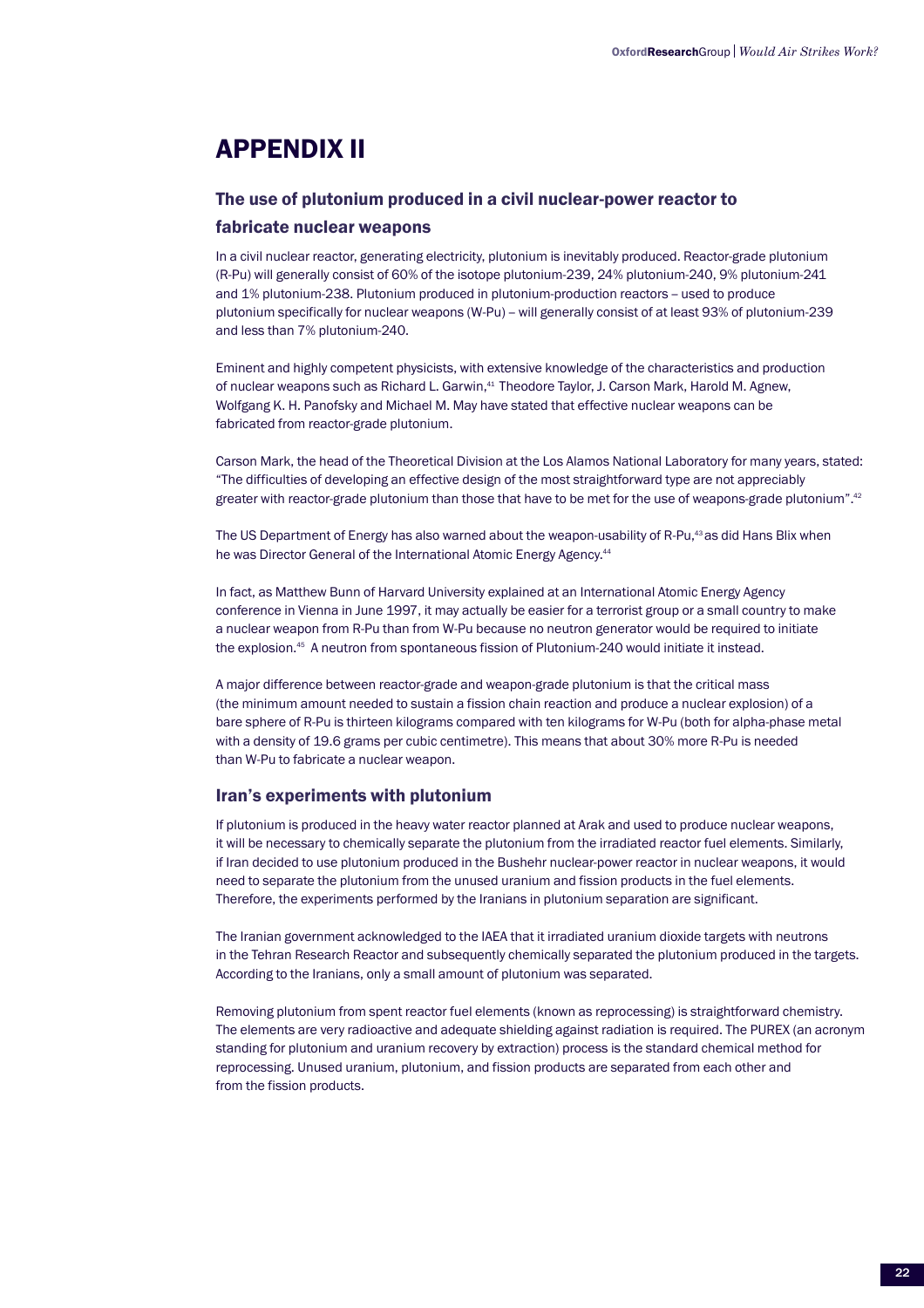The spent (irradiated) fuel is first dissolved into concentrated nitric acid. An organic solvent composed of 30% tributyl phosphate (TBP) in odorless kerosene is used to recover the uranium and plutonium; the fission products remain in the aqueous nitric phase. Once separated from the fission products, further processing allows the separation of the heavier plutonium from the uranium. The PUREX extraction process uses a liquid-liquid extraction process in which a complex is formed between the tributyl phosphate and the extracted plutonium and uranium.

It is likely that Iran would use the PUREX method if it reprocessed irradiated reactor fuel elements to any significant extent.

# APPENDIX III

### Laser isotope separation (LIS)

Uranium can be enriched using a laser method called laser isotope separation (LIS). LIS separates uranium isotopes more efficiently than gas centrifuges because it is based on the fact that each isotope of an element has a unique set of electronic energy states. Consequently, electrons of atoms of each isotope will absorb light of a specific colour (i.e., of a specific energy level).

If illuminated by a laser beam containing light of this precise colour, electrons of atoms of the selected isotope will absorb photons and become excited. An atom may give up its excited electron, and become a positively charged ion. The atoms of the other isotopes will not absorb photons, because they do not have the "right" energy, and will not be ionised. The ionised atoms can be separated from the neutral ones by an electromagnetic field.

The Iranians have experimented with an Atomic Vapor Laser Isotope Separation (ALVIS) system that consists of two main units - a separator and a laser. When used to separate uranium isotopes, natural uranium metal is vaporised in the separator, using an intense electron beam that creates a uranium vapour stream in a vacuum chamber that rapidly moves away from the uranium metal. The vapour contains atoms of uranium-235 and uranium-238.

The laser unit uses powerful copper-vapour lasers that emit beams of green-yellow light. This light energises (excites) 'dye' lasers that emit beams of red-orange light of precisely the right colour (i.e., frequency) to photoionise preferentially U-235 atoms. The red-orange beams are passed through the vapour of uranium atoms.

Uranium-235 atoms absorb photons of the red-orange light whereas uranium-238 atoms do not. The excited uranium-235 atoms eject the excited electrons, becoming ionised; the uranium-238 atoms remain untouched. An electromagnetic field moves the positively charged uranium-235 atoms to a collecting plate where they condense. The enriched uranium-235 can then be removed. The remaining uranium vapour, containing a much greater proportion of uranium-238 than natural uranium, flows on through the s eparator chamber and is removed.

The ALVIS photoionisation process has an atomic selectivity of more than 10,000 - only one ion of uranium-238 is produced for every 10,000 ions of uranium-235. This high enrichment efficiency, combined with the fact that relatively little energy is needed to operate the separator and laser systems, makes the operating and capital costs of the ALVIS process relatively low. This makes laser-isotope separation attractive as a method of enrichment.